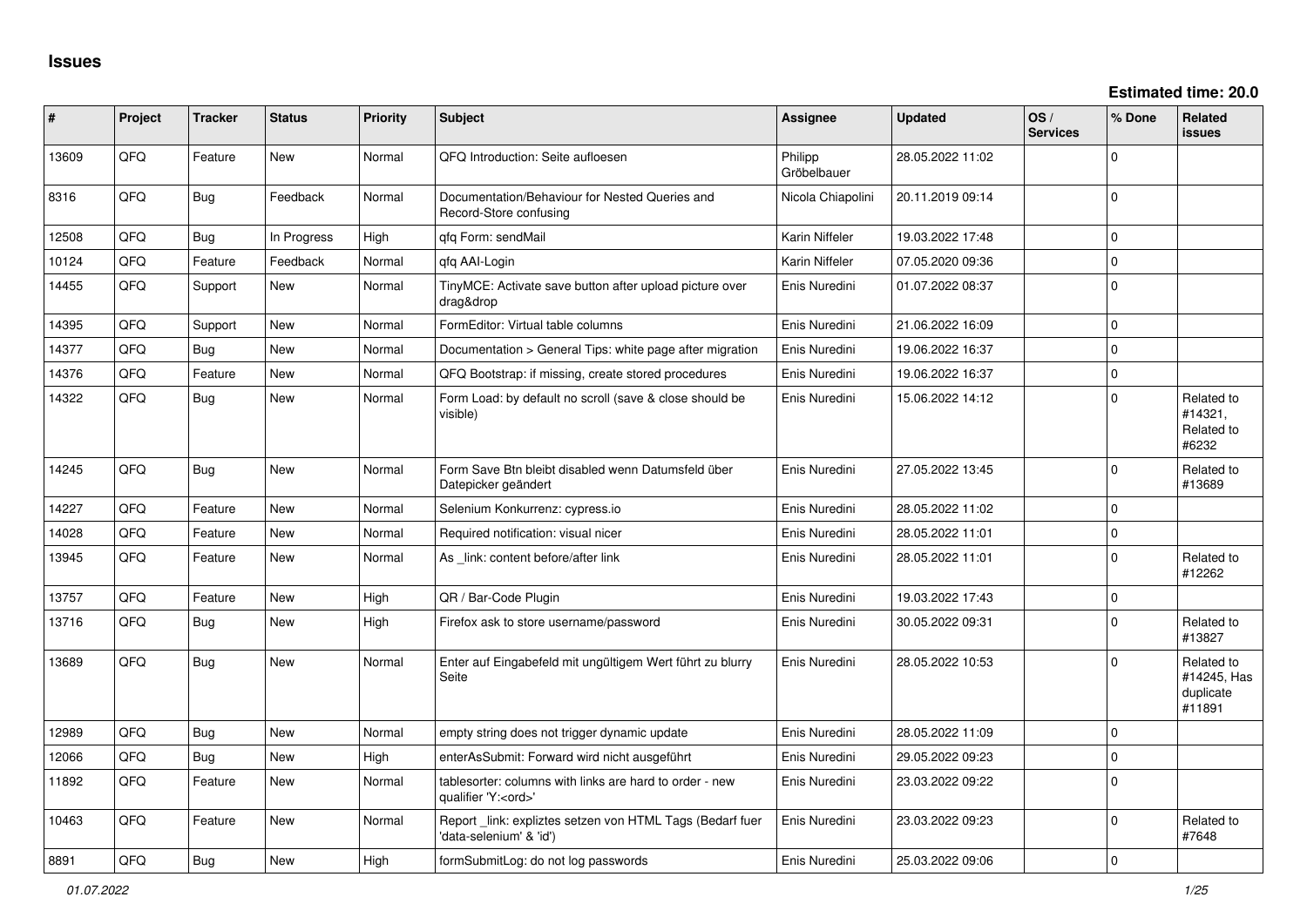| $\vert$ # | Project | <b>Tracker</b> | <b>Status</b> | <b>Priority</b> | <b>Subject</b>                                                                       | <b>Assignee</b> | <b>Updated</b>   | OS/<br><b>Services</b> | % Done       | Related<br><b>issues</b>                                                                                                                                              |
|-----------|---------|----------------|---------------|-----------------|--------------------------------------------------------------------------------------|-----------------|------------------|------------------------|--------------|-----------------------------------------------------------------------------------------------------------------------------------------------------------------------|
| 3864      | QFQ     | Feature        | New           | Normal          | Encrypt / decrypt field                                                              | Enis Nuredini   | 30.06.2022 16:29 |                        | $\mathbf{0}$ |                                                                                                                                                                       |
| 13943     | QFQ     | <b>Bug</b>     | Priorize      | Normal          | unable to find formgroup                                                             | Enis Nuredini   | 28.05.2022 11:03 |                        | $\mathbf{0}$ |                                                                                                                                                                       |
| 13900     | QFQ     | Feature        | Priorize      | Normal          | Selenium: Check das Cookie/PDF funktioniert                                          | Enis Nuredini   | 25.03.2022 12:45 |                        | $\pmb{0}$    |                                                                                                                                                                       |
| 10569     | QFQ     | Feature        | Priorize      | Normal          | link blank more safe                                                                 | Enis Nuredini   | 25.03.2022 12:44 |                        | $\mathbf 0$  |                                                                                                                                                                       |
| 14320     | QFQ     | Feature        | ToDo          | Normal          | Allow specific HTML Tags and Attributes: general, TinyMCE                            | Enis Nuredini   | 17.06.2022 10:44 |                        | $\Omega$     | Related to<br>#12664,<br>Related to<br>#12039,<br>Related to<br>#11702,<br>Related to<br>#7239,<br>Related to<br>#3708,<br>Related to<br>#3646,<br>Related to<br>#880 |
| 14303     | QFQ     | Bug            | ToDo          | Normal          | datetime broken with picker                                                          | Enis Nuredini   | 17.06.2022 09:02 |                        | $\Omega$     | Related to<br>#12630                                                                                                                                                  |
| 13899     | QFQ     | Bug            | ToDo          | Normal          | Selenium: zum laufen bringen                                                         | Enis Nuredini   | 25.03.2022 10:24 |                        | $\mathbf{0}$ |                                                                                                                                                                       |
| 12262     | QFQ     | Feature        | ToDo          | Normal          | Form buttons on top: more customable                                                 | Enis Nuredini   | 17.06.2022 10:44 |                        | $\mathbf 0$  | Related to<br>#13945, Has<br>duplicate<br>#4046, Has<br>duplicate<br>#10080                                                                                           |
| 12630     | QFQ     | Feature        | In Progress   | Normal          | Input: date[time]: min / max values                                                  | Enis Nuredini   | 20.06.2022 18:31 |                        | $\Omega$     | Related to<br>#10096,<br>Related to<br>#14302,<br>Related to<br>#14303                                                                                                |
| 13767     | QFQ     | <b>Bug</b>     | Feedback      | Normal          | date/time-picker: required shows up/down button orange                               | Enis Nuredini   | 16.05.2022 23:16 |                        | $\mathbf{0}$ |                                                                                                                                                                       |
| 11630     | QFQ     | Bug            | Feedback      | High            | Bitte check ob CALL() in 20.11.0 noch so funktioniert wie in<br>20.4.1               | Enis Nuredini   | 28.05.2022 13:45 |                        | $\pmb{0}$    | Related to<br>#11325                                                                                                                                                  |
| 10782     | QFQ     | Feature        | Feedback      | Normal          | Tiny MCE: Image Upload                                                               | Enis Nuredini   | 16.05.2022 23:16 |                        | $\mathbf 0$  | Related to<br>#12452                                                                                                                                                  |
| 9052      | QFQ     | Feature        | Feedback      | High            | Report: CodeMirror with SQL Syntax Highlight in FE                                   | Enis Nuredini   | 08.06.2022 10:25 |                        | $\mathbf{0}$ |                                                                                                                                                                       |
| 13572     | QFQ     | Feature        | Feedback      | Normal          | Form Load: misleading error message on trying to load non<br>existent primary record | Enis Nuredini   | 16.05.2022 23:16 |                        | 100          |                                                                                                                                                                       |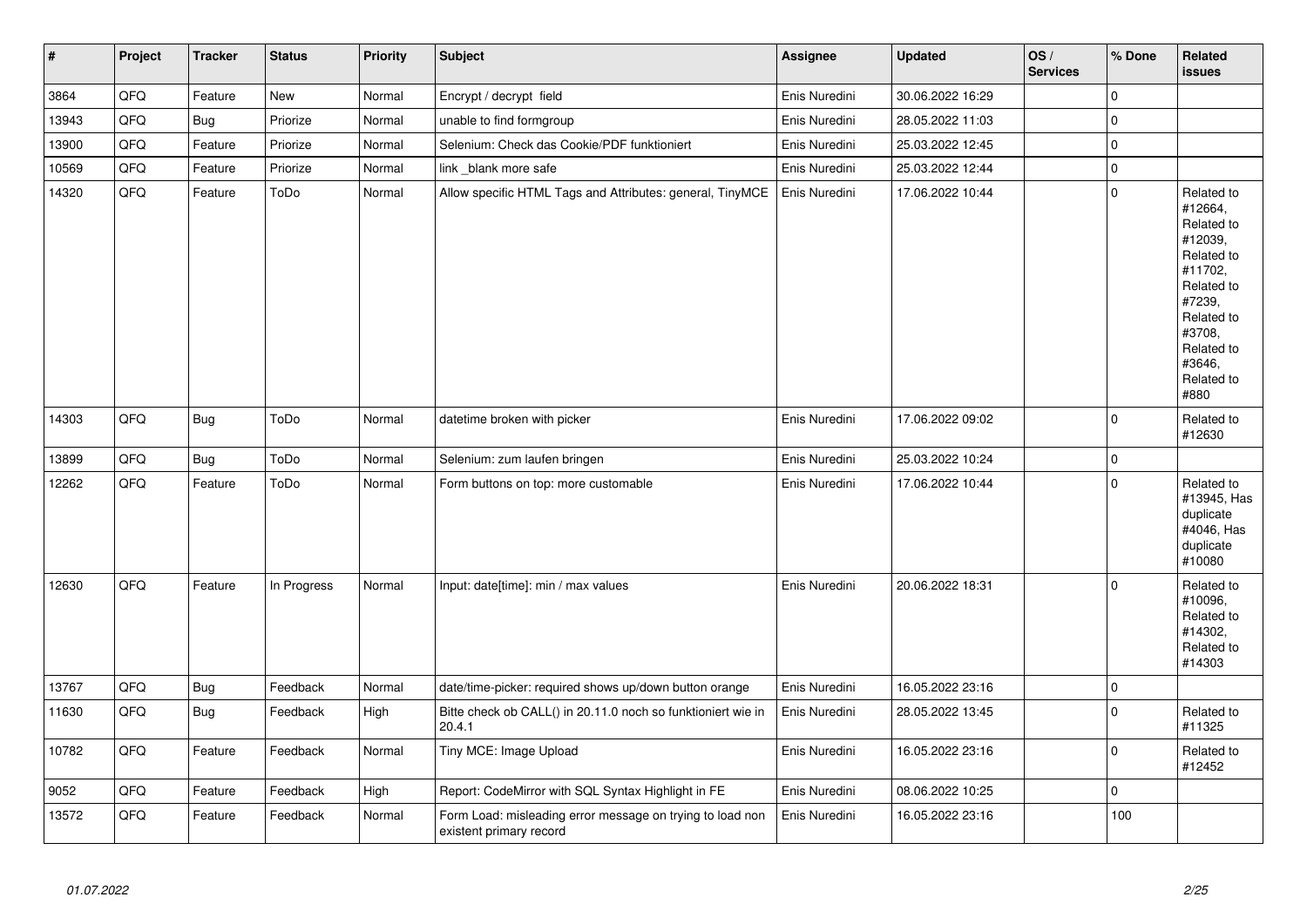| #     | Project | <b>Tracker</b> | <b>Status</b>     | <b>Priority</b> | <b>Subject</b>                                                                           | <b>Assignee</b>     | <b>Updated</b>   | OS/<br><b>Services</b> | % Done      | Related<br><b>issues</b>                                               |
|-------|---------|----------------|-------------------|-----------------|------------------------------------------------------------------------------------------|---------------------|------------------|------------------------|-------------|------------------------------------------------------------------------|
| 13608 | QFQ     | Feature        | Some day<br>maybe | Normal          | Automatic Browser Language Redirect                                                      | Enis Nuredini       | 17.06.2022 08:35 |                        | 0           |                                                                        |
| 3613  | QFQ     | <b>Bug</b>     | Some day<br>maybe | Normal          | note /note unchecked -> note div (col-md) wird weiterhin<br>gerendert                    | Elias Villiger      | 01.02.2020 23:19 |                        | 100         |                                                                        |
| 11347 | QFQ     | <b>Bug</b>     | Feedback          | Normal          | If Bedingungen funktionieren nicht korrekt                                               | Christoph Fuchs     | 21.03.2021 20:37 |                        | 0           |                                                                        |
| 14305 | QFQ     | <b>Bug</b>     | New               | Normal          | Inline Report editing does not create history entries                                    | Carsten Rose        | 10.06.2022 11:55 |                        | $\Omega$    |                                                                        |
| 14304 | QFQ     | Bug            | New               | Normal          | table sorter view safer does not work                                                    | Carsten Rose        | 10.06.2022 11:49 |                        | 0           |                                                                        |
| 14233 | QFQ     | Bug            | New               | Normal          | AS _link: question - HTML is not rendered                                                | <b>Carsten Rose</b> | 28.05.2022 11:02 |                        | $\Omega$    |                                                                        |
| 14187 | QFQ     | Feature        | New               | High            | qfq.log: show current URL                                                                | Carsten Rose        | 28.05.2022 11:02 |                        | $\Omega$    | Related to<br>#13933,<br>Related to<br>#12532,<br>Related to<br>#11893 |
| 14091 | QFQ     | Bug            | New               | Normal          | inconsistent template path for twig                                                      | <b>Carsten Rose</b> | 19.04.2022 18:36 |                        | $\mathbf 0$ |                                                                        |
| 14090 | QFQ     | Feature        | New               | Normal          | Nützliche script funktionen                                                              | Carsten Rose        | 28.05.2022 11:03 |                        | $\Omega$    |                                                                        |
| 14077 | QFQ     | <b>Bug</b>     | New               | Normal          | As _link: Attribute 'class' missing by r:1 and r:3 - but should<br>set                   | Carsten Rose        | 28.05.2022 11:02 |                        | $\mathbf 0$ | Related to<br>#5342.<br>Related to<br>#4343                            |
| 13843 | QFQ     | Feature        | New               | Normal          | Create JWT via QFQ                                                                       | Carsten Rose        | 19.03.2022 17:42 |                        | $\Omega$    |                                                                        |
| 13841 | QFQ     | Feature        | New               | Normal          | Create PDF via iText - evaluate                                                          | Carsten Rose        | 19.03.2022 17:42 |                        | $\Omega$    |                                                                        |
| 13706 | QFQ     | <b>Bug</b>     | New               | Normal          | Wrong CheckType in FieldElement LastStatus of Form Cron                                  | <b>Carsten Rose</b> | 21.01.2022 18:20 |                        | $\Omega$    |                                                                        |
| 13700 | QFQ     | Feature        | New               | Normal          | Redesign qfq.io Seite                                                                    | Carsten Rose        | 19.03.2022 17:43 |                        | $\Omega$    |                                                                        |
| 13659 | QFQ     | <b>Bug</b>     | New               | Normal          | wrong sanitize class applied to R-store                                                  | Carsten Rose        | 15.01.2022 14:23 |                        | $\Omega$    |                                                                        |
| 13592 | QFQ     | <b>Bug</b>     | New               | Normal          | QFQ Build Queue: das vergeben von Tags klappt nicht. Es<br>werden keine Releases gebaut. | Carsten Rose        | 19.03.2022 17:45 |                        | 0           |                                                                        |
| 13467 | QFQ     | Feature        | New               | Normal          | ChangeLog Generator                                                                      | Carsten Rose        | 19.03.2022 17:46 |                        | 0           | Related to<br>#11460                                                   |
| 13460 | QFQ     | <b>Bug</b>     | New               | Normal          | Doc: Password set/reset  password should not processed<br>with 'html encode'             | <b>Carsten Rose</b> | 19.03.2022 17:46 |                        | $\Omega$    |                                                                        |
| 13451 | QFQ     | <b>Bug</b>     | New               | Normal          | Character Counter / Max Character: Problem in Safari                                     | Carsten Rose        | 15.04.2022 17:18 |                        | 0           |                                                                        |
| 13354 | QFQ     | Feature        | New               | Normal          | Using Websocket in QFQ                                                                   | Carsten Rose        | 10.11.2021 15:47 |                        | $\mathbf 0$ |                                                                        |
| 13332 | QFQ     | <b>Bug</b>     | New               | Normal          | Multi Form: Required Felder werden visuell nicht markiert.                               | Carsten Rose        | 19.03.2022 17:47 |                        | $\mathbf 0$ |                                                                        |
| 13331 | QFQ     | Bug            | New               | Normal          | Multi Form: Clear Icon misplaced                                                         | Carsten Rose        | 19.03.2022 17:47 |                        | 0           |                                                                        |
| 12974 | QFQ     | <b>Bug</b>     | New               | High            | Sanitize Queries in Action-Elements                                                      | Carsten Rose        | 07.12.2021 17:19 |                        | 0           |                                                                        |
| 12716 | QFQ     | <b>Bug</b>     | New               | Normal          | template group: Pattern only applied to first instance                                   | Carsten Rose        | 19.03.2022 17:47 |                        | 0           |                                                                        |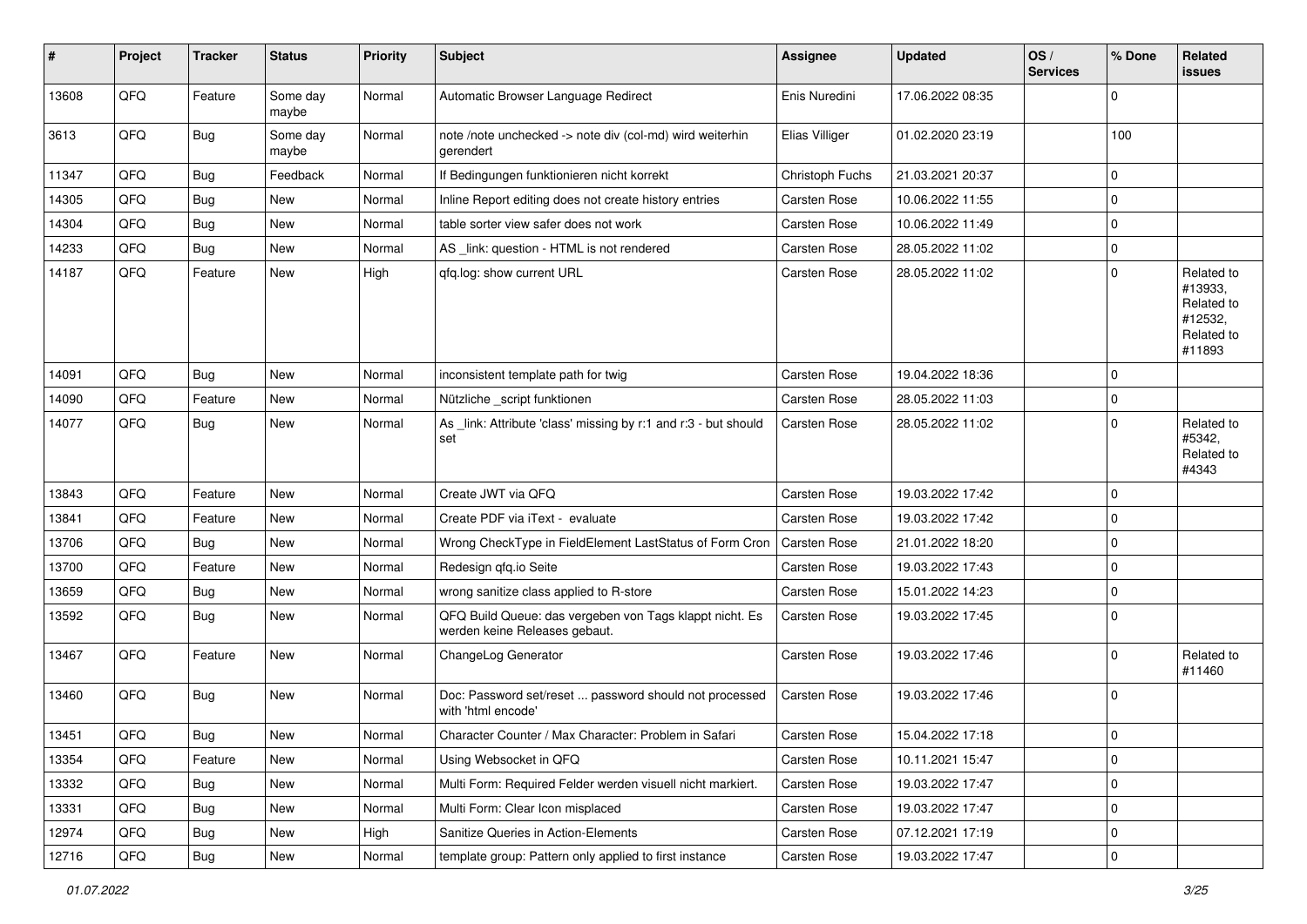| #     | Project | <b>Tracker</b> | <b>Status</b> | <b>Priority</b> | <b>Subject</b>                                                                                                                                       | <b>Assignee</b>     | <b>Updated</b>   | OS/<br><b>Services</b> | % Done      | Related<br><b>issues</b>                      |
|-------|---------|----------------|---------------|-----------------|------------------------------------------------------------------------------------------------------------------------------------------------------|---------------------|------------------|------------------------|-------------|-----------------------------------------------|
| 12714 | QFQ     | <b>Bug</b>     | New           | Normal          | Conversion of GIF to PDF broken when GIF contains Alpha.                                                                                             | Carsten Rose        | 19.03.2022 17:49 |                        | $\mathbf 0$ |                                               |
| 12702 | QFQ     | Bug            | New           | High            | templateGroup: broken in multiDb Setup                                                                                                               | Carsten Rose        | 14.12.2021 16:02 |                        | $\mathbf 0$ |                                               |
| 12679 | QFQ     | Feature        | New           | Normal          | tablesorter: custom column width                                                                                                                     | <b>Carsten Rose</b> | 16.06.2021 11:10 |                        | $\mathbf 0$ |                                               |
| 12670 | QFQ     | Bug            | New           | High            | Dropdown-Menu classes können nicht mehr angegeben<br>werden                                                                                          | Carsten Rose        | 07.12.2021 17:19 |                        | $\mathbf 0$ |                                               |
| 12664 | QFQ     | Feature        | <b>New</b>    | Normal          | TinyMCE: report/remove malicous HTML/JS Code                                                                                                         | Carsten Rose        | 19.03.2022 17:47 |                        | $\mathbf 0$ | Related to<br>#14320                          |
| 12603 | QFQ     | Feature        | New           | Normal          | Dropdown (Select), Radio, checkbox:<br>itemListAlways={{!SELECT key, value}}                                                                         | Carsten Rose        | 19.03.2022 17:47 |                        | $\mathbf 0$ |                                               |
| 12581 | QFQ     | <b>Bug</b>     | New           | Normal          | Form.forward=close: Record 'new' in new browser tab ><br>save (& close) >> Form is not reloaded with new created<br>record id and stays in mode=new  | Carsten Rose        | 19.03.2022 17:48 |                        | $\Omega$    |                                               |
| 12545 | QFQ     | Bug            | <b>New</b>    | Urgent          | sql.log not created / updated                                                                                                                        | Carsten Rose        | 14.12.2021 16:02 |                        | $\mathbf 0$ |                                               |
| 12544 | QFQ     | Feature        | New           | High            | a) ' AS _link' new also as ' AS _format', b) sortierung via   Carsten Rose<br>'display: none;', c) '_format' benoeitgt nicht zwingend<br>u/U/p/m/z/d |                     | 14.12.2021 16:03 |                        | $\Omega$    |                                               |
| 12532 | QFQ     | Feature        | New           | High            | SIP-Parameter bei Seitenaufruf in Browser-Console<br>anzeigen                                                                                        | Carsten Rose        | 07.12.2021 17:19 |                        | $\Omega$    | Related to<br>#11893,<br>Related to<br>#14187 |
| 12520 | QFQ     | Bug            | New           | Normal          | Switch FE User: still active even FE User session expired                                                                                            | Carsten Rose        | 19.03.2022 17:48 |                        | $\mathbf 0$ |                                               |
| 12513 | QFQ     | <b>Bug</b>     | New           | High            | Implement server side check of maxlength                                                                                                             | Carsten Rose        | 07.12.2021 17:19 |                        | $\Omega$    |                                               |
| 12512 | QFQ     | Bug            | New           | Normal          | Some MySQL Installation can't use 'stored procedures'                                                                                                | Carsten Rose        | 19.03.2022 17:48 |                        | $\mathbf 0$ |                                               |
| 12480 | QFQ     | Feature        | New           | Normal          | If QFQ upgrade is running, block further request                                                                                                     | Carsten Rose        | 03.05.2021 20:45 |                        | $\mathbf 0$ |                                               |
| 12477 | QFQ     | Feature        | New           | Normal          | Support for refactoring: Form, FormElement, diverse<br>Tabellen/Spalten, tt-content Records                                                          | Carsten Rose        | 03.05.2021 20:45 |                        | $\Omega$    |                                               |
| 12474 | QFQ     | Feature        | New           | Normal          | Check BaseConfigURL if it is given and the the last char is '/'                                                                                      | Carsten Rose        | 03.05.2021 20:45 |                        | $\mathbf 0$ |                                               |
| 12468 | QFQ     | <b>Bug</b>     | New           | Urgent          | Form: update Form.title after save                                                                                                                   | Carsten Rose        | 03.05.2021 21:12 |                        | $\mathbf 0$ |                                               |
| 12465 | QFQ     | Feature        | New           | Normal          | QFQ Function: use in FE to fill StoreRecord                                                                                                          | Carsten Rose        | 05.05.2021 21:58 |                        | $\pmb{0}$   |                                               |
| 12413 | QFQ     | Feature        | New           | Normal          | STORE_TYPO3: enhance for {{be_users.email:T}},<br>{{fe users.email:T}}                                                                               | Carsten Rose        | 03.05.2021 20:45 |                        | $\mathbf 0$ | Related to<br>#12412,<br>Related to<br>#10012 |
| 12412 | QFQ     | Feature        | New           | Normal          | Action/Escape qualifier 'e' (empty), '0': if given, an empty<br>string (or '0') will be treated as 'not found'                                       | Carsten Rose        | 08.05.2021 09:40 |                        | $\Omega$    | Related to<br>#12413,<br>Related to<br>#10012 |
| 12400 | QFQ     | Feature        | New           | Normal          | Tutorial ist in QFQ Doku, Wird in der Suche gefunden, es<br>gibt aber kein Menupunkt - Inhalt ueberpruefen                                           | Carsten Rose        | 03.05.2021 20:45 |                        | 0           |                                               |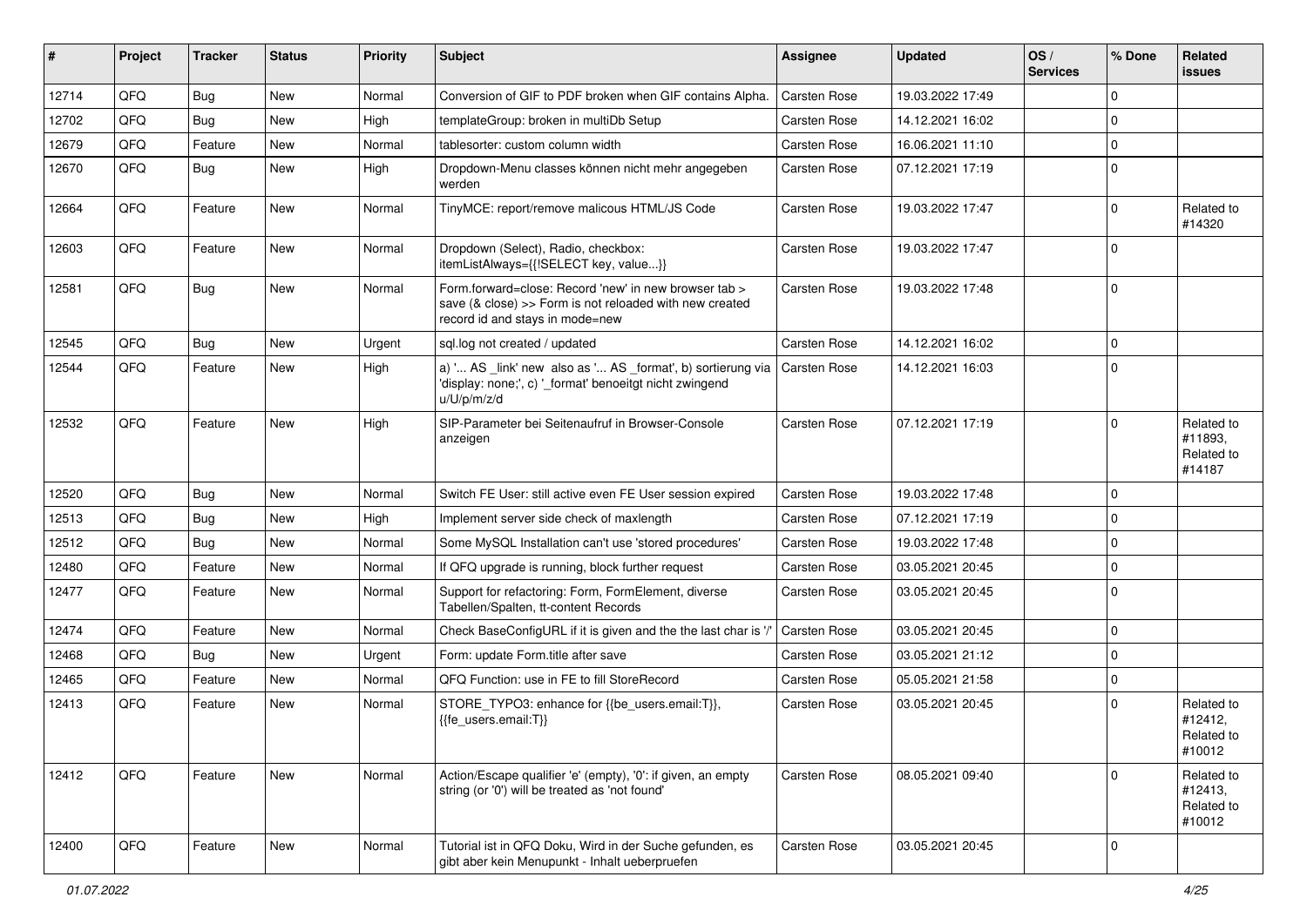| #     | Project | <b>Tracker</b> | <b>Status</b> | <b>Priority</b> | <b>Subject</b>                                                                                       | Assignee                                               | <b>Updated</b>      | OS/<br><b>Services</b> | % Done       | <b>Related</b><br>issues                      |                      |
|-------|---------|----------------|---------------|-----------------|------------------------------------------------------------------------------------------------------|--------------------------------------------------------|---------------------|------------------------|--------------|-----------------------------------------------|----------------------|
| 12330 | QFQ     | Feature        | <b>New</b>    | Normal          | Copy to input field / text area / TinyMCE                                                            | Carsten Rose                                           | 07.04.2021 09:01    |                        | $\Omega$     |                                               |                      |
| 12327 | QFQ     | Bug            | <b>New</b>    | Normal          | Copy to clipboard: Glyphicon can not be changed                                                      | Carsten Rose                                           | 27.12.2021 17:59    |                        | $\mathbf 0$  |                                               |                      |
| 12269 | QFQ     | Feature        | <b>New</b>    | Normal          | 2FA - Login                                                                                          | Carsten Rose                                           | 03.05.2021 20:45    |                        | $\mathbf 0$  |                                               |                      |
| 12187 | QFQ     | <b>Bug</b>     | New           | Normal          | Trigger FormAsFile() via Report: probably problem with multi<br>DB setup                             | Carsten Rose                                           | 20.03.2021 21:20    |                        | $\mathbf 0$  |                                               |                      |
| 12186 | QFQ     | Feature        | New           | High            | TinyMCE Config für Objekte                                                                           | Carsten Rose                                           | 07.12.2021 17:19    |                        | $\mathbf{0}$ | <b>Blocks</b><br>#12632                       |                      |
| 12163 | QFQ     | Feature        | New           | Normal          | Checkbox: table wrap                                                                                 | Carsten Rose                                           | 03.05.2021 20:51    |                        | $\Omega$     |                                               |                      |
| 12162 | QFQ     | Feature        | New           | Normal          | FE.type=sendmail: personalized mailing (several mails) via<br>template                               | Carsten Rose                                           | 03.05.2021 20:45    |                        | $\mathbf 0$  |                                               |                      |
| 12146 | QFQ     | Feature        | New           | Normal          | Autocron Job: Anzeigen wann der naechste Job ausgefuehrt<br>wird, resp das er nicht ausgefuehrt wird | Carsten Rose                                           | 15.03.2021 15:23    |                        | $\mathbf 0$  |                                               |                      |
| 12133 | QFQ     | Bug            | <b>New</b>    | Normal          | NPM, phpSpreadSheet aktualisieren                                                                    | Carsten Rose                                           | 15.03.2021 09:04    |                        | $\mathbf 0$  |                                               |                      |
| 12119 | QFQ     | Feature        | New           | Normal          | AS paged: error message missing if there ist no 'r'<br>argument.                                     | Carsten Rose                                           | 03.05.2021 20:51    |                        | $\Omega$     |                                               |                      |
| 12109 | QFQ     | Feature        | <b>New</b>    | Normal          | Donwload Link: Plain, SIP, Persistent Link, Peristent SIP -<br>new notation                          | Carsten Rose                                           | 03.05.2021 20:45    |                        | $\mathbf 0$  | Related to<br>#12085                          |                      |
| 12045 | QFQ     | <b>Bug</b>     | <b>New</b>    | Normal          | templateGroup afterSave FE: Aufruf ohne<br>sqlHonorFormElements funktioniert nicht                   | Carsten Rose                                           | 18.02.2021 16:33    |                        | $\mathbf 0$  |                                               |                      |
| 12040 | QFQ     | Bug            | New           | Normal          | FE Mode 'hidden' für zwei FEs auf einer Zeile                                                        | Carsten Rose                                           | 18.02.2021 10:13    |                        | $\mathbf 0$  |                                               |                      |
| 12024 | QFQ     | Feature        | New           | Normal          | Excel Export: text columns by default decode<br>htmlspeciachar()                                     | Carsten Rose                                           | 17.02.2021 23:55    |                        | $\Omega$     | Related to<br>#12022                          |                      |
| 12023 | QFQ     | Feature        | <b>New</b>    | Normal          | MySQL Stored Precdure: QDECODESPECIALCHAR()                                                          | Carsten Rose                                           | 16.02.2021 11:16    |                        | $\Omega$     | Related to<br>#12022                          |                      |
| 11955 | QFQ     | Feature        | <b>New</b>    | Normal          | subrecord: new title option to set <th> attributes - e.g. to<br/>customize tablesorter options.</th> | attributes - e.g. to<br>customize tablesorter options. | <b>Carsten Rose</b> | 03.05.2021 20:47       |              | $\mathbf 0$                                   | Related to<br>#11775 |
| 11893 | QFQ     | Feature        | <b>New</b>    | High            | Broken SIP: a) only report one time, b) only report in main<br>column                                | Carsten Rose                                           | 12.05.2021 12:13    |                        | $\Omega$     | Related to<br>#12532,<br>Related to<br>#14187 |                      |
| 11775 | QFQ     | Feature        | New           | Normal          | Subrecord Tooltip pro Feld                                                                           | <b>Carsten Rose</b>                                    | 18.12.2020 15:22    |                        | $\mathbf 0$  | Related to<br>#11955                          |                      |
| 11752 | QFQ     | <b>Bug</b>     | New           | Normal          | checkbox renders multiple input elements with same name                                              | <b>Carsten Rose</b>                                    | 17.12.2020 14:58    |                        | $\mathbf 0$  | Related to<br>#11750                          |                      |
| 11747 | QFQ     | Feature        | <b>New</b>    | Normal          | Maintenance Page with Redirect                                                                       | <b>Carsten Rose</b>                                    | 03.05.2021 20:47    |                        | $\Omega$     | Related to<br>#11741                          |                      |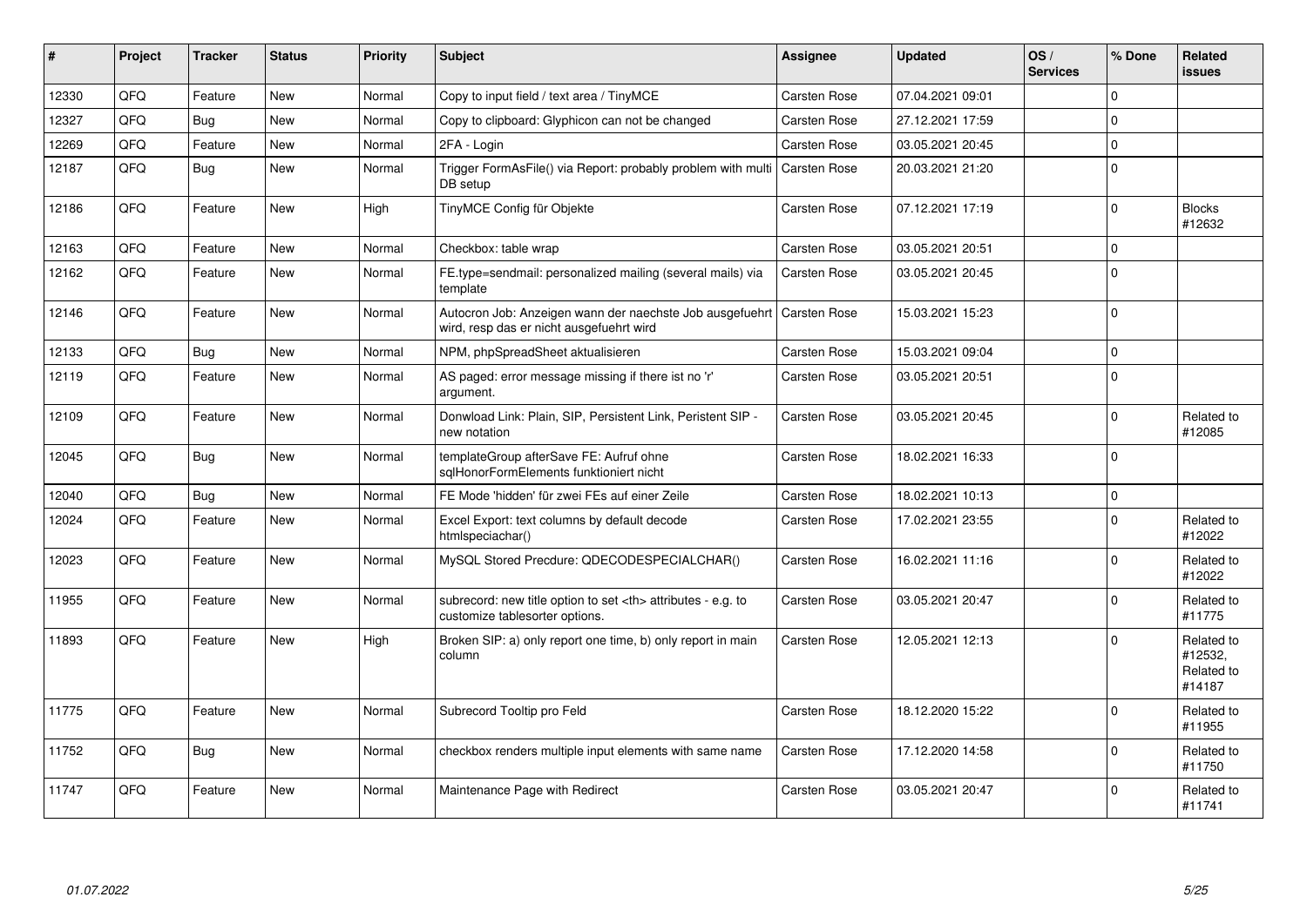| #     | Project | <b>Tracker</b> | <b>Status</b> | <b>Priority</b> | <b>Subject</b>                                                                      | Assignee            | <b>Updated</b>   | OS/<br><b>Services</b> | % Done      | Related<br><b>issues</b>                                             |
|-------|---------|----------------|---------------|-----------------|-------------------------------------------------------------------------------------|---------------------|------------------|------------------------|-------------|----------------------------------------------------------------------|
| 11702 | QFQ     | Feature        | New           | Normal          | HTML Special Char makes no sense for 'allbut' if '&' is<br>forbidden                | Carsten Rose        | 07.12.2021 16:35 |                        | $\Omega$    | Related to<br>#5112,<br>Related to<br>#14320                         |
| 11695 | QFQ     | <b>Bug</b>     | New           | Normal          | MultiForm required FE Error                                                         | Carsten Rose        | 04.12.2020 13:34 |                        | $\Omega$    |                                                                      |
| 11668 | QFQ     | <b>Bug</b>     | New           | Normal          | Play function.sql - problem with mysql                                              | <b>Carsten Rose</b> | 03.05.2021 20:48 |                        | $\mathbf 0$ |                                                                      |
| 11667 | QFQ     | <b>Bug</b>     | New           | Normal          | MySQL mariadb-server-10.3: Incorrect datetime value                                 | Carsten Rose        | 03.05.2021 20:48 |                        | $\mathbf 0$ |                                                                      |
| 11523 | QFQ     | Feature        | New           | Normal          | Mit dynamic Update erkennen, ob Upload gemacht wurde                                | Carsten Rose        | 13.11.2020 15:07 |                        | $\mathbf 0$ | Related to<br>#9533                                                  |
| 11516 | QFQ     | Feature        | New           | Normal          | Multi Page Form (Previous/Next Buttons)                                             | Carsten Rose        | 16.03.2021 17:52 |                        | $\mathbf 0$ |                                                                      |
| 11504 | QFQ     | Feature        | New           | Normal          | Dynamic Update: Button text update for 'Save',' Close' &<br>'Delete'                | Carsten Rose        | 12.11.2020 23:44 |                        | $\Omega$    |                                                                      |
| 11460 | QFQ     | Feature        | New           | Normal          | Easier creation of changelog: gitchangelog                                          | <b>Carsten Rose</b> | 12.06.2021 10:20 |                        | $\mathbf 0$ | Related to<br>#13467                                                 |
| 11239 | QFQ     | <b>Bug</b>     | New           | Normal          | Radiobutton (plain): horizontales Rendern abhängig vom<br>Datentyp in der Datenbank | Carsten Rose        | 30.09.2020 18:37 |                        | $\Omega$    |                                                                      |
| 11080 | QFQ     | Feature        | New           | Normal          | Send MQTT messages                                                                  | Carsten Rose        | 29.08.2020 19:49 |                        | $\Omega$    |                                                                      |
| 10996 | QFQ     | Feature        | New           | Normal          | Download video via sip: no seek                                                     | Carsten Rose        | 12.08.2020 14:18 |                        | $\mathbf 0$ |                                                                      |
| 10979 | QFQ     | Feature        | New           | Normal          | Ajax Calls an API - dataReport                                                      | Carsten Rose        | 11.05.2022 12:15 |                        | $\mathbf 0$ |                                                                      |
| 10976 | QFQ     | Feature        | New           | Normal          | Excel Export Verbesserungen                                                         | Carsten Rose        | 06.08.2020 10:56 |                        | $\mathbf 0$ |                                                                      |
| 10937 | QFQ     | <b>Bug</b>     | New           | Normal          | Fehler mit abhängigen Select- Feldern beim Positionieren                            | Carsten Rose        | 12.11.2020 23:45 |                        | 0           |                                                                      |
| 10819 | QFQ     | Feature        | New           | Normal          | Persistent SIP - second try                                                         | Carsten Rose        | 29.06.2020 23:02 |                        | $\mathbf 0$ | Related to<br>#6261                                                  |
| 10714 | QFQ     | Feature        | New           | Normal          | multi Table Form                                                                    | Carsten Rose        | 16.03.2021 18:44 |                        | $\pmb{0}$   |                                                                      |
| 10704 | QFQ     | Bug            | New           | Normal          | wkhtml problem rendering fullCalendar.js / fabric.js >><br>successor: puppeteer     | Carsten Rose        | 12.11.2020 23:45 |                        | $\Omega$    | Related to<br>#5024,<br>Related to<br>#4650,<br>Related to<br>#10715 |
| 10658 | QFQ     | <b>Bug</b>     | New           | Normal          | processReadOnly broken                                                              | Carsten Rose        | 27.05.2020 17:55 |                        | $\mathbf 0$ |                                                                      |
| 10640 | QFQ     | Bug            | New           | High            | TypeAhead Tag: FE editierbar trotz readOnly                                         | Carsten Rose        | 03.05.2021 21:12 |                        | $\mathbf 0$ | Related to<br>#7795                                                  |
| 10593 | QFQ     | Feature        | New           | Normal          | label2: text behind input element                                                   | Carsten Rose        | 16.05.2020 10:57 |                        | $\mathbf 0$ |                                                                      |
| 10588 | QFQ     | <b>Bug</b>     | New           | Normal          | typeahed Tag: Doku anpassen                                                         | Carsten Rose        | 12.11.2020 23:45 |                        | 0           |                                                                      |
| 10508 | QFQ     | <b>Bug</b>     | New           | High            | Multi Form broken on Multi DB Instance                                              | Carsten Rose        | 03.05.2021 21:12 |                        | $\pmb{0}$   |                                                                      |
| 10506 | QFQ     | <b>Bug</b>     | New           | High            | Template Group broken on MultiDB instance                                           | Carsten Rose        | 03.05.2021 21:12 |                        | $\mathbf 0$ | Related to<br>#10505                                                 |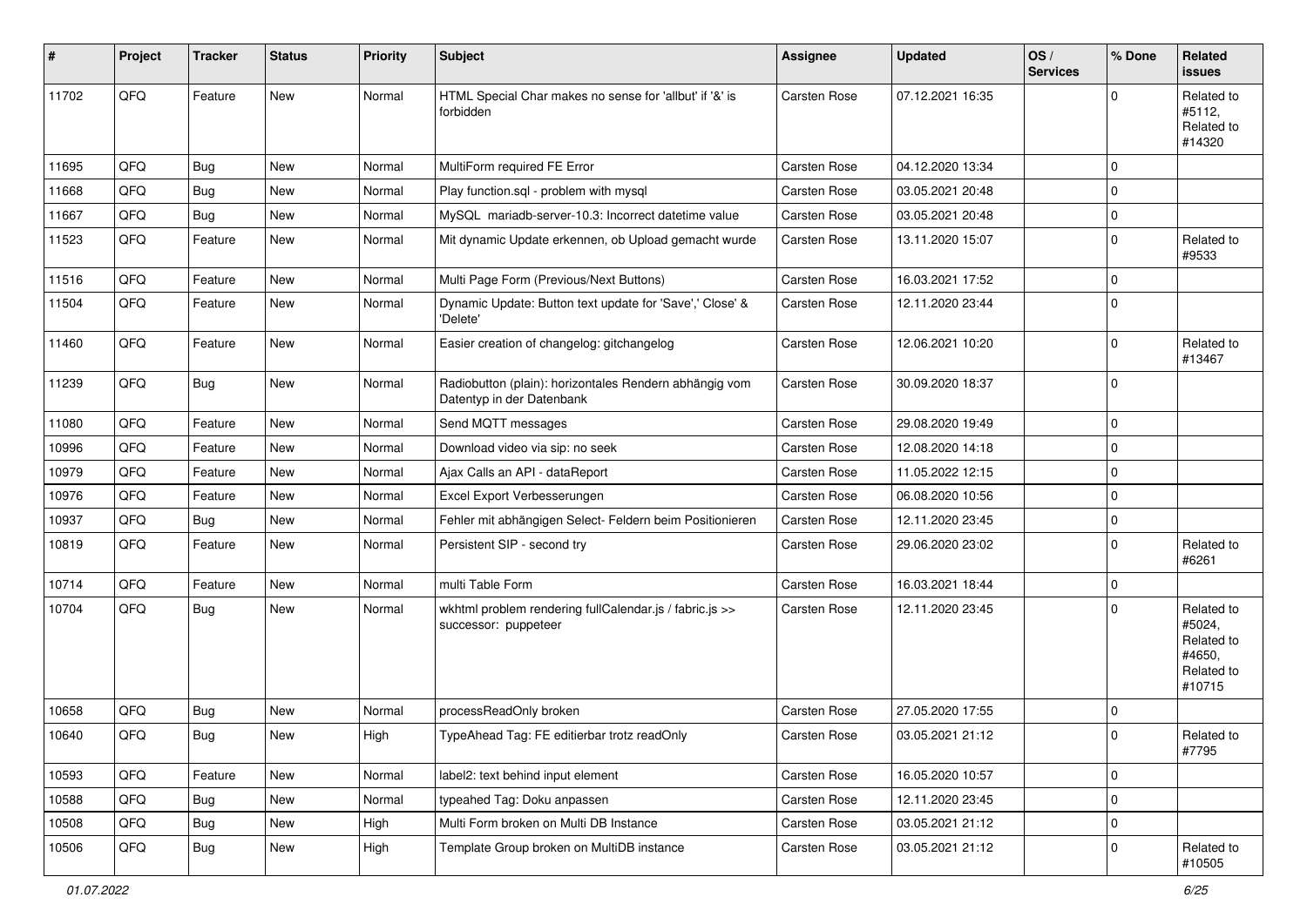| $\sharp$ | Project | <b>Tracker</b> | <b>Status</b> | <b>Priority</b> | <b>Subject</b>                                                                                                                        | <b>Assignee</b>     | <b>Updated</b>   | OS/<br><b>Services</b> | % Done      | Related<br><b>issues</b>                                             |
|----------|---------|----------------|---------------|-----------------|---------------------------------------------------------------------------------------------------------------------------------------|---------------------|------------------|------------------------|-------------|----------------------------------------------------------------------|
| 10322    | QFQ     | <b>Bug</b>     | New           | Normal          | FormElement / Radio: missing column 'enum' >> FE not<br>reported                                                                      | <b>Carsten Rose</b> | 07.05.2020 09:37 |                        | $\Omega$    |                                                                      |
| 10119    | QFQ     | Feature        | New           | Normal          | Dropdown (selectlist) & TypeAhead: format and catagorize<br>list                                                                      | Carsten Rose        | 07.05.2020 09:36 |                        | $\mathbf 0$ |                                                                      |
| 10082    | QFQ     | <b>Bug</b>     | New           | Normal          | FE.type=SELECT - 'sanatize' Class                                                                                                     | Carsten Rose        | 07.05.2020 09:36 |                        | 0           | Related to<br>#10081                                                 |
| 10081    | QFQ     | <b>Bug</b>     | New           | High            | Stale record lock after 'forbidden' character                                                                                         | Carsten Rose        | 03.05.2021 21:12 |                        | $\mathbf 0$ | Related to<br>#10082,<br>Related to<br>#9789                         |
| 10080    | QFQ     | Feature        | <b>New</b>    | Normal          | Popup on 'save' / 'close': configure dialog (answer<br>yes/no/cancle/)                                                                | <b>Carsten Rose</b> | 28.03.2021 20:52 |                        | $\Omega$    | Is duplicate<br>of #12262                                            |
| 10014    | QFQ     | Feature        | New           | Normal          | Manual.rst: describe behaviour and process order of<br>fillStoreVar, slaveId, sqlBefore,                                              | Carsten Rose        | 01.02.2020 22:31 |                        | $\Omega$    |                                                                      |
| 9983     | QFQ     | Feature        | <b>New</b>    | Normal          | Report Notation: new keyword 'range'                                                                                                  | Carsten Rose        | 01.02.2020 15:55 |                        | 0           |                                                                      |
| 9927     | QFQ     | Feature        | New           | Normal          | QFQ Update: a) Update nur machen wenn BE User<br>eingeloggt ist., b) Bei Fehler genaue Meldung welcher<br>Updateschritt Probleme hat. | Carsten Rose        | 22.01.2020 12:59 |                        | $\Omega$    |                                                                      |
| 9811     | QFQ     | Feature        | New           | Normal          | Report: tag every n'th row                                                                                                            | Carsten Rose        | 01.02.2020 23:22 |                        | 0           |                                                                      |
| 9783     | QFQ     | <b>Bug</b>     | New           | Normal          | Email with special characters                                                                                                         | Carsten Rose        | 01.02.2020 23:22 |                        | $\mathbf 0$ |                                                                      |
| 9781     | QFQ     | Feature        | New           | Normal          | Button: CSS class to make buttons smaller                                                                                             | Carsten Rose        | 01.02.2020 23:22 |                        | 0           |                                                                      |
| 9777     | QFQ     | Feature        | New           | Normal          | Logging QFQ Variables                                                                                                                 | Carsten Rose        | 16.12.2019 17:17 |                        | $\Omega$    |                                                                      |
| 9773     | QFQ     | <b>Bug</b>     | <b>New</b>    | Normal          | form.parameter.formModeGlobal=requiredOff                                                                                             | Carsten Rose        | 01.02.2020 15:56 |                        | 0           |                                                                      |
| 9707     | QFQ     | Feature        | New           | Normal          | SIP security: encode pageld and check pageld on decode                                                                                | Carsten Rose        | 01.02.2020 23:22 |                        | $\mathbf 0$ |                                                                      |
| 9706     | QFQ     | Feature        | New           | Normal          | Multi File Upload (hidden template group)                                                                                             | Carsten Rose        | 01.02.2020 23:22 |                        | $\Omega$    | Related to<br>#7521,<br>Related to<br>#5562,<br>Related to<br>#13330 |
| 9602     | QFQ     | Feature        | New           | Normal          | Form definition as JSON                                                                                                               | <b>Carsten Rose</b> | 01.02.2020 23:21 |                        | $\Omega$    | Related to<br>#9600                                                  |
| 9537     | QFQ     | Feature        | New           | Normal          | FormEditor: Edit fieldset in FrontEnd                                                                                                 | <b>Carsten Rose</b> | 01.02.2020 23:22 |                        | $\mathbf 0$ |                                                                      |
| 9533     | QFQ     | <b>Bug</b>     | New           | Normal          | FE.type=upload: Check in 'beforeSave' if upload is given                                                                              | Carsten Rose        | 01.02.2020 23:22 |                        | 0           | Related to<br>#11523                                                 |
| 9531     | QFQ     | <b>Bug</b>     | New           | High            | FE File: Dynamic Update / modeSql / required detected<br>even it not set                                                              | Carsten Rose        | 11.06.2021 20:32 |                        | 0           | Related to<br>#12398                                                 |
| 9352     | QFQ     | Feature        | New           | Normal          | FE 'Native' fire slaveld, sqlAfter, sqlIns                                                                                            | Carsten Rose        | 01.02.2020 23:22 |                        | 0           |                                                                      |
| 9348     | QFQ     | Feature        | New           | Normal          | defaultThumbnailSize: pre render thumbnails                                                                                           | Carsten Rose        | 12.06.2021 09:05 |                        | $\pmb{0}$   |                                                                      |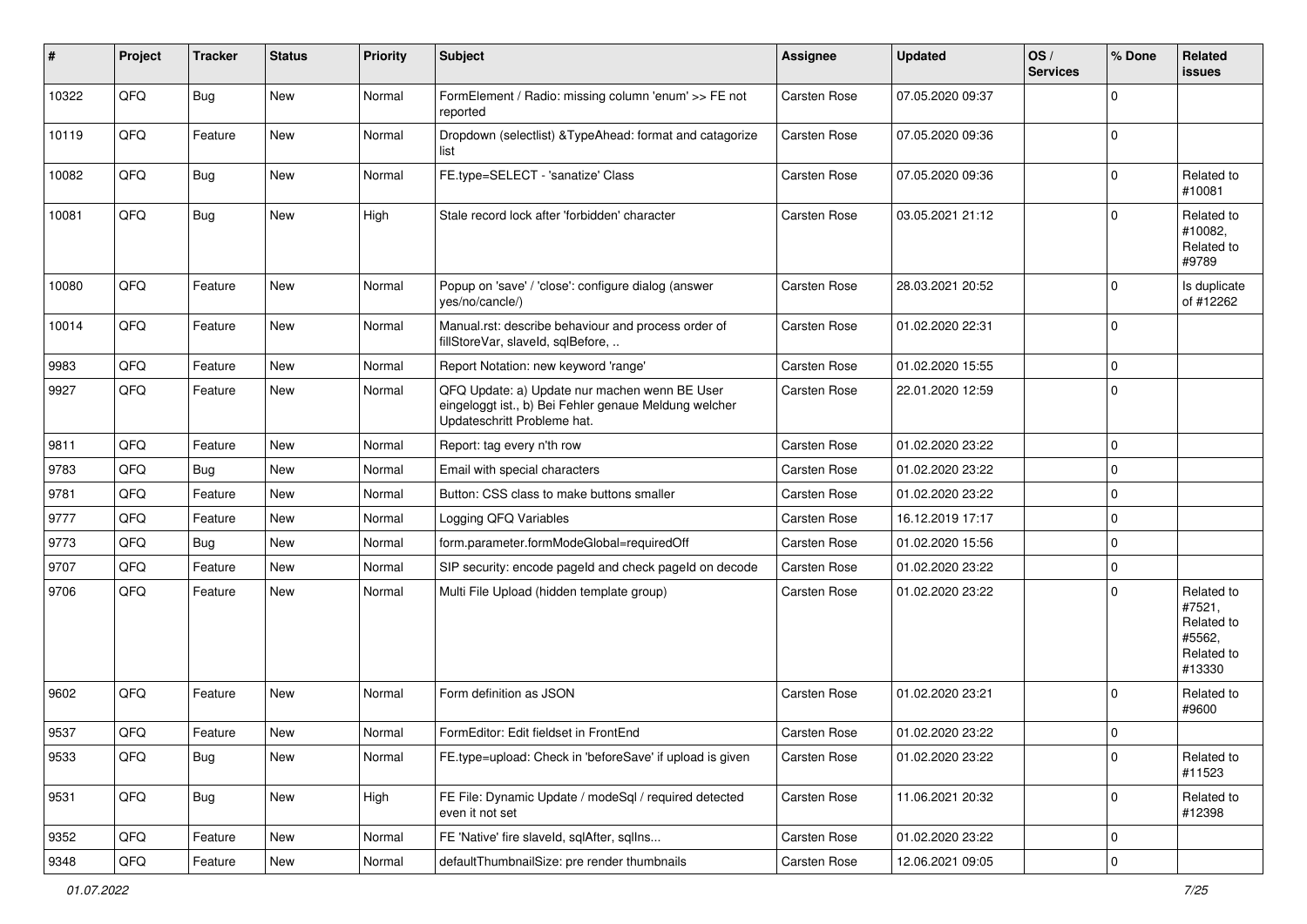| #    | Project | <b>Tracker</b> | <b>Status</b> | <b>Priority</b> | <b>Subject</b>                                                                                         | <b>Assignee</b>     | <b>Updated</b>   | OS/<br><b>Services</b> | % Done      | Related<br><b>issues</b>                     |
|------|---------|----------------|---------------|-----------------|--------------------------------------------------------------------------------------------------------|---------------------|------------------|------------------------|-------------|----------------------------------------------|
| 9347 | QFQ     | <b>Bug</b>     | <b>New</b>    | High            | FE.type=upload with dynamic show/hidden: required not<br>detected                                      | <b>Carsten Rose</b> | 12.06.2021 10:40 |                        | $\Omega$    | Related to<br>#5305.<br>Related to<br>#12398 |
| 9317 | QFQ     | <b>Bug</b>     | <b>New</b>    | Normal          | FE.type=note: with dynamic show/hidden an empty label<br>causes trouble                                | <b>Carsten Rose</b> | 01.02.2020 23:22 |                        | $\mathbf 0$ |                                              |
| 9221 | QFQ     | Feature        | <b>New</b>    | Normal          | typeAhead: Zeichenlimite ausschalten                                                                   | <b>Carsten Rose</b> | 29.06.2022 22:36 |                        | $\mathbf 0$ |                                              |
| 9208 | QFQ     | Feature        | New           | Normal          | Manage 'recent' records                                                                                | Carsten Rose        | 01.02.2020 23:22 |                        | $\mathbf 0$ |                                              |
| 9177 | QFQ     | Bug            | <b>New</b>    | Normal          | Bug? QFQ tries to save an action FE, which has real<br>existing column name                            | <b>Carsten Rose</b> | 01.02.2020 23:22 |                        | $\mathbf 0$ |                                              |
| 9136 | QFQ     | Feature        | <b>New</b>    | Normal          | Create ZIP files with dynamic PDFs                                                                     | Carsten Rose        | 01.02.2020 23:22 |                        | $\Omega$    |                                              |
| 9129 | QFQ     | Feature        | <b>New</b>    | Normal          | sqlValidate: Message as notification, not as error                                                     | <b>Carsten Rose</b> | 01.02.2020 23:22 |                        | $\mathbf 0$ | Related to<br>#9128                          |
| 9128 | QFQ     | Feature        | <b>New</b>    | Normal          | Error Message: not replaced variables- a) replace back to<br>'{{', b) underline                        | <b>Carsten Rose</b> | 01.02.2020 23:22 |                        | $\mathbf 0$ | Related to<br>#9129                          |
| 9127 | QFQ     | <b>Bug</b>     | New           | Normal          | Error Message: change 'roll over' color - text not readable                                            | Carsten Rose        | 01.02.2020 23:22 |                        | 0           |                                              |
| 9077 | QFQ     | <b>Bug</b>     | <b>New</b>    | Normal          | typeAheadSql: report broken SQL                                                                        | Carsten Rose        | 29.06.2022 22:35 |                        | $\Omega$    | Related to<br>#4018                          |
| 9013 | QFQ     | <b>Bug</b>     | New           | Normal          | Error in Twig template not handled                                                                     | <b>Carsten Rose</b> | 20.10.2021 13:43 |                        | $\mathbf 0$ |                                              |
| 8975 | QFQ     | Feature        | <b>New</b>    | Normal          | Report Notation: 2.0                                                                                   | Carsten Rose        | 01.02.2020 23:22 |                        | $\mathbf 0$ | Related to<br>#8963                          |
| 8962 | QFQ     | Feature        | <b>New</b>    | High            | allow for form fields with identical names                                                             | Carsten Rose        | 03.05.2021 21:14 |                        | $\Omega$    |                                              |
| 8806 | QFQ     | Feature        | <b>New</b>    | Normal          | SQL Function nl2br                                                                                     | Carsten Rose        | 01.02.2020 23:22 |                        | $\mathbf 0$ |                                              |
| 8719 | QFQ     | Feature        | New           | Normal          | extraButtonLock: add support for 0/1                                                                   | Carsten Rose        | 01.02.2020 23:22 |                        | $\pmb{0}$   |                                              |
| 8702 | QFQ     | Feature        | New           | Normal          | Load Record which is locked: missing user info                                                         | <b>Carsten Rose</b> | 11.12.2019 16:16 |                        | $\mathbf 0$ | Related to<br>#9789                          |
| 8668 | QFQ     | <b>Bug</b>     | New           | High            | Pill disabled: dyamic mode 'hidden' not respected - FE is still<br>required                            | Carsten Rose        | 03.05.2021 21:14 |                        | $\Omega$    |                                              |
| 8431 | QFQ     | <b>Bug</b>     | <b>New</b>    | High            | autocron.php with wrong path                                                                           | Carsten Rose        | 03.05.2021 21:14 |                        | 0           |                                              |
| 8336 | QFQ     | Feature        | <b>New</b>    | Normal          | Form > modified > Close New: a) Optional disable popup, b)<br>custom text, c) mode on save: closelstay | Carsten Rose        | 01.02.2020 23:22 |                        | $\mathbf 0$ | Related to<br>#8335                          |
| 8217 | QFQ     | Feature        | New           | Normal          | if-elseif-else construct                                                                               | Carsten Rose        | 16.03.2021 18:41 |                        | 0           | Related to<br>#10716                         |
| 8187 | QFQ     | Feature        | New           | Normal          | Subrecord: enable/hide new button - make new/edit/delete<br>customizeable.                             | <b>Carsten Rose</b> | 06.03.2021 18:44 |                        | $\mathbf 0$ | Related to<br>#11326                         |
| 8089 | QFQ     | Feature        | New           | Normal          | Copy/Paste for FormElements                                                                            | Carsten Rose        | 01.02.2020 23:22 |                        | $\mathbf 0$ |                                              |
| 8083 | QFO     | <b>Bug</b>     | New           | High            | FormEditor: primary table list does not respect<br>'indexDb={{indexData:Y}}'                           | Carsten Rose        | 03.05.2021 21:14 |                        | $\mathbf 0$ | Has duplicate<br>#6678                       |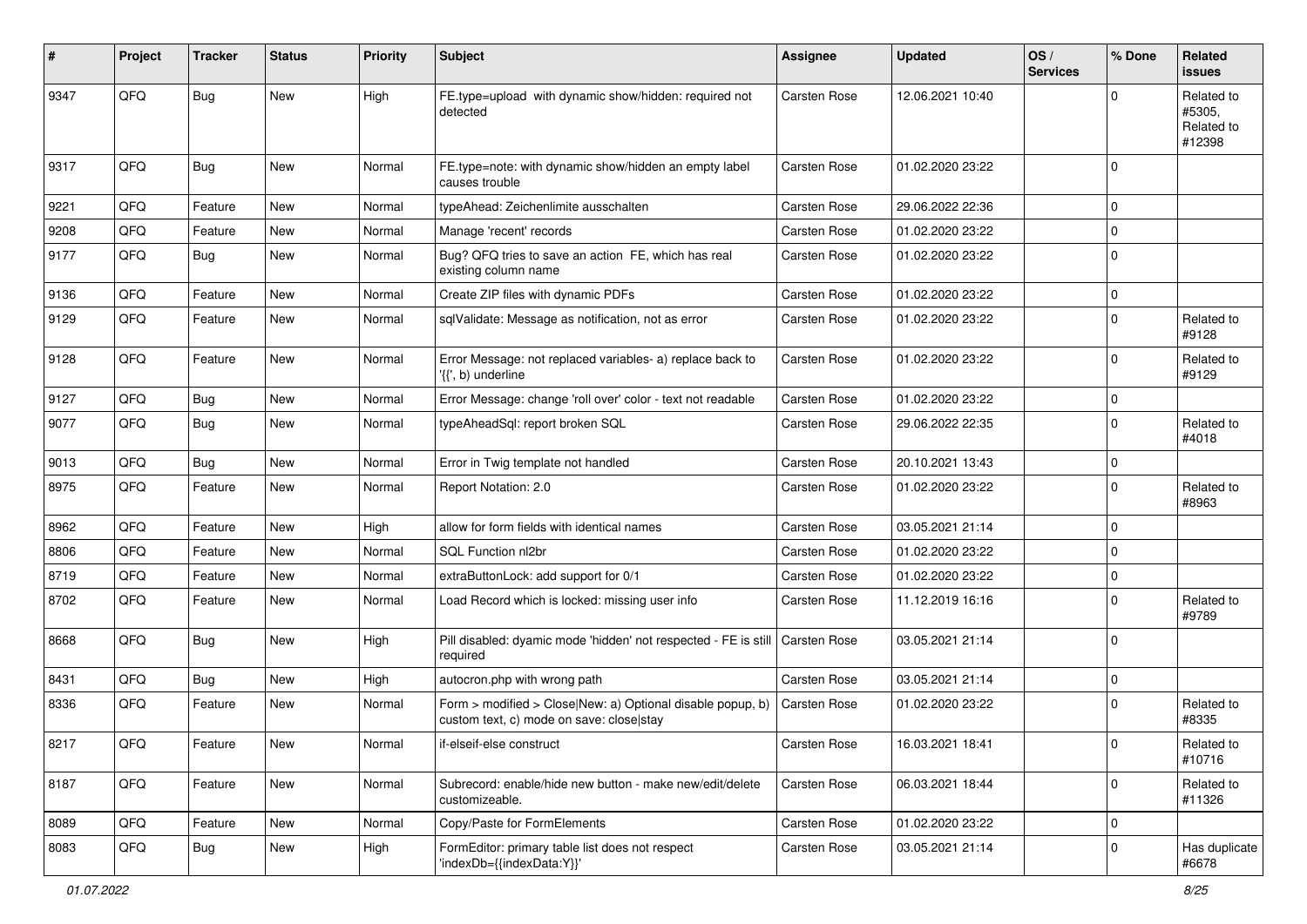| #    | Project | <b>Tracker</b> | <b>Status</b> | <b>Priority</b> | <b>Subject</b>                                                                                        | <b>Assignee</b>     | <b>Updated</b>   | OS/<br><b>Services</b> | % Done      | Related<br>issues    |
|------|---------|----------------|---------------|-----------------|-------------------------------------------------------------------------------------------------------|---------------------|------------------|------------------------|-------------|----------------------|
| 8049 | QFQ     | <b>Bug</b>     | New           | Normal          | FE.type=note, column 'value': text moves some pixel to top<br>after save                              | <b>Carsten Rose</b> | 01.02.2020 23:22 |                        | $\Omega$    |                      |
| 7924 | QFQ     | Feature        | <b>New</b>    | Normal          | Radio/Checkbox with Tooltip                                                                           | Carsten Rose        | 01.02.2020 23:22 |                        | $\Omega$    |                      |
| 7920 | QFQ     | Feature        | New           | Normal          | FE: Syntax Highlight, Zeinlenumbruch                                                                  | <b>Carsten Rose</b> | 01.02.2020 10:03 |                        | $\mathbf 0$ |                      |
| 7899 | QFQ     | <b>Bug</b>     | New           | High            | Fe.type=password / retype / required: always complain<br>about missing value                          | <b>Carsten Rose</b> | 03.05.2021 21:14 |                        | $\Omega$    |                      |
| 7890 | QFQ     | <b>Bug</b>     | <b>New</b>    | Normal          | FormElement 'required': extraButtonInfo not aligned                                                   | Carsten Rose        | 11.06.2021 21:17 |                        | 0           | Related to<br>#11517 |
| 7850 | QFQ     | Feature        | New           | High            | Upload records: non 'pathFileName' column                                                             | Carsten Rose        | 03.05.2021 21:14 |                        | $\Omega$    |                      |
| 7812 | QFQ     | Feature        | New           | Normal          | FE 'Subrecord' - new option 'subrecordShowFilter',<br>'subrecordPaging'                               | Carsten Rose        | 01.02.2020 23:22 |                        | 0           |                      |
| 7795 | QFQ     | <b>Bug</b>     | <b>New</b>    | Normal          | Readonly Form: Typeahead-Felder                                                                       | Carsten Rose        | 01.02.2020 23:22 |                        | $\mathbf 0$ | Related to<br>#10640 |
| 7685 | QFQ     | <b>Bug</b>     | <b>New</b>    | Normal          | Open FormElement from QFQ error message and save<br>modified record: error about missing {{formId:F}} | Carsten Rose        | 01.02.2020 23:22 |                        | $\mathbf 0$ |                      |
| 7683 | QFQ     | Feature        | New           | Normal          | Special column names in '{{ SELECT  AS _link }}' should<br>be detected                                | Carsten Rose        | 01.02.2020 23:21 |                        | $\Omega$    |                      |
| 7681 | QFQ     | Feature        | New           | Normal          | Optional switch off 'check for modified record'                                                       | <b>Carsten Rose</b> | 01.02.2020 23:21 |                        | 0           |                      |
| 7660 | QFQ     | Feature        | New           | Normal          | IMAP: import mails to DB, move / delete mails                                                         | Carsten Rose        | 01.02.2020 09:52 |                        | $\Omega$    |                      |
| 7650 | QFQ     | <b>Bug</b>     | <b>New</b>    | High            | Optional do not show 'required' sign on FormElement                                                   | Carsten Rose        | 03.05.2021 21:14 |                        | $\Omega$    |                      |
| 7574 | QFQ     | <b>Bug</b>     | New           | Normal          | Substitute error: form element not reported / dont parse<br>Form.note                                 | Carsten Rose        | 01.02.2020 23:21 |                        | $\mathbf 0$ |                      |
| 7547 | QFQ     | <b>Bug</b>     | <b>New</b>    | Normal          | Error Message in afterSave: wrong parameter column<br>reported                                        | Carsten Rose        | 01.02.2020 23:22 |                        | 0           |                      |
| 7524 | QFQ     | Bug            | New           | Normal          | QFQ throws a 'General Error' if 'fileadmin/protected/log/' is<br>not writeable                        | Carsten Rose        | 01.02.2020 23:22 |                        | 0           |                      |
| 7521 | QFQ     | Feature        | New           | Normal          | TemplateGroup: fe.type=upload                                                                         | Carsten Rose        | 01.02.2020 23:21 |                        | $\mathbf 0$ | Related to<br>#9706  |
| 7520 | QFQ     | Feature        | New           | Normal          | QR Code:  AS _qr ( AS _link)                                                                          | <b>Carsten Rose</b> | 01.02.2020 23:22 |                        | $\mathbf 0$ |                      |
| 7519 | QFQ     | Feature        | New           | Normal          | Select: Multi                                                                                         | Carsten Rose        | 01.02.2020 23:22 |                        | $\Omega$    |                      |
| 7513 | QFQ     | <b>Bug</b>     | New           | Normal          | Radios not correct aligned                                                                            | Carsten Rose        | 01.02.2020 23:22 |                        | $\mathbf 0$ |                      |
| 7512 | QFQ     | <b>Bug</b>     | New           | Normal          | FE: inputType=number >> 'pattern' is not respected                                                    | Carsten Rose        | 01.02.2020 23:22 |                        | 0           |                      |
| 7481 | QFQ     | Feature        | New           | Normal          | Detect 'BaseUrl' automatically                                                                        | Carsten Rose        | 01.02.2020 23:21 |                        | 0           |                      |
| 7480 | QFQ     | Feature        | New           | Normal          | Record History (Undo / Redo)                                                                          | Carsten Rose        | 11.12.2019 16:16 |                        | 0           | Related to<br>#2361  |
| 7342 | QFQ     | Feature        | New           | Normal          | add content = hide_this                                                                               | Carsten Rose        | 01.02.2020 23:21 |                        | 0           |                      |
| 7280 | QFQ     | Feature        | New           | Normal          | recently used table                                                                                   | Carsten Rose        | 01.02.2020 23:21 |                        | 0           |                      |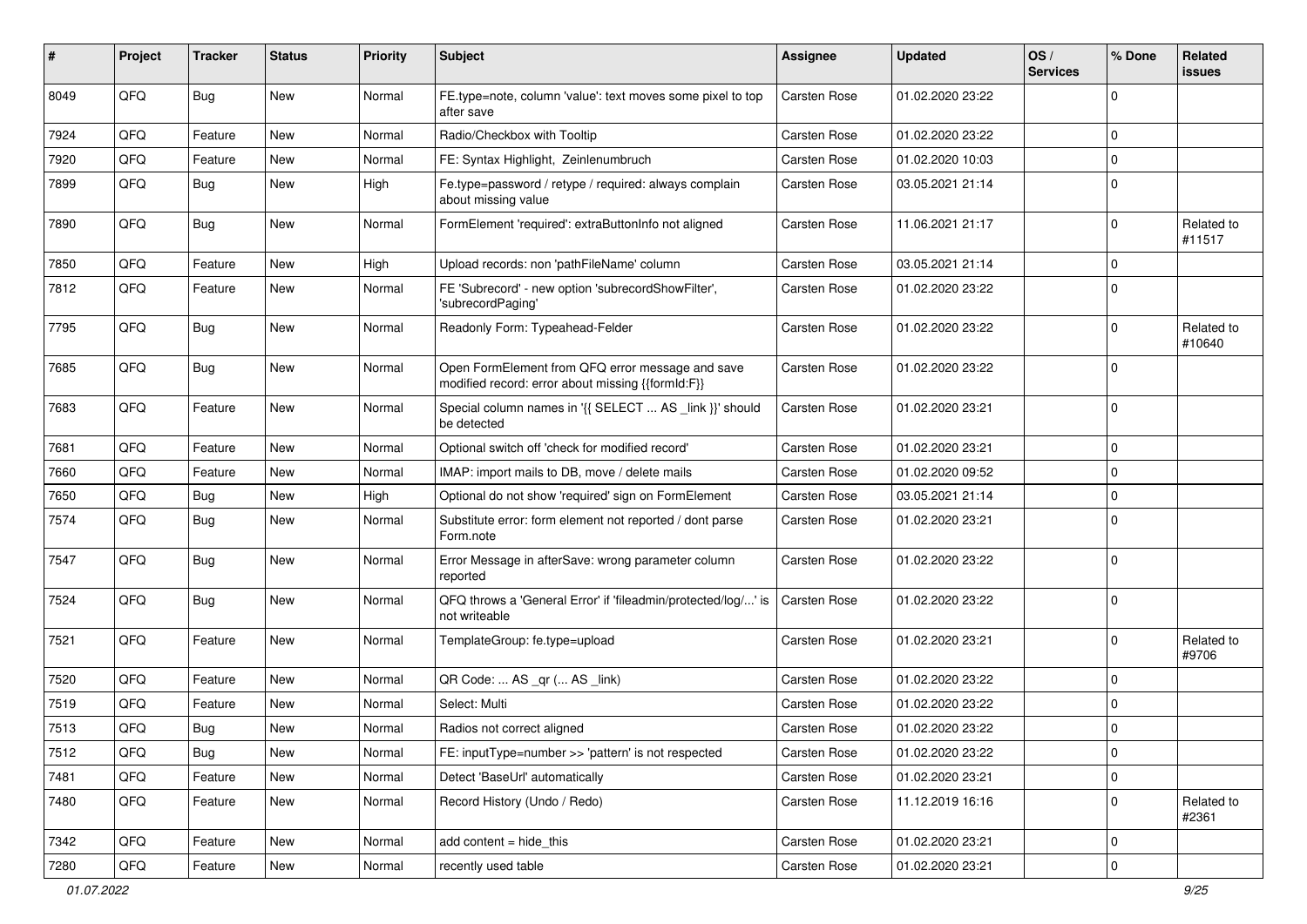| #    | Project | <b>Tracker</b> | <b>Status</b> | <b>Priority</b> | <b>Subject</b>                                                                                                             | Assignee            | <b>Updated</b>   | OS/<br><b>Services</b> | % Done      | Related<br><b>issues</b>                    |
|------|---------|----------------|---------------|-----------------|----------------------------------------------------------------------------------------------------------------------------|---------------------|------------------|------------------------|-------------|---------------------------------------------|
| 7261 | QFQ     | <b>Bug</b>     | New           | Normal          | Report pathFilename for user without path, only the filename                                                               | <b>Carsten Rose</b> | 01.02.2020 23:21 |                        | $\mathbf 0$ |                                             |
| 7239 | QFQ     | Feature        | New           | Normal          | TinyMCE: html tag whitelist                                                                                                | Carsten Rose        | 01.02.2020 23:21 |                        | $\mathbf 0$ | Related to<br>#14320                        |
| 7219 | QFQ     | <b>Bug</b>     | <b>New</b>    | Normal          | typeSheadSql / typeAheadSqlPrefetch: change to curly<br>braces                                                             | Carsten Rose        | 01.02.2020 23:21 |                        | $\mathbf 0$ |                                             |
| 7175 | QFQ     | Feature        | New           | Normal          | Upload: md5 hash as filename                                                                                               | Carsten Rose        | 01.02.2020 23:21 |                        | $\mathbf 0$ |                                             |
| 7119 | QFQ     | Feature        | New           | Normal          | Upload: scaleDownWidth, scaleDownHeight                                                                                    | Carsten Rose        | 01.02.2020 23:21 |                        | $\mathbf 0$ |                                             |
| 7109 | QFQ     | Feature        | New           | Normal          | Dynamic Updates: row/element hide                                                                                          | Carsten Rose        | 01.02.2020 23:22 |                        | $\mathbf 0$ | Has duplicate<br>#4081                      |
| 7102 | QFQ     | Feature        | New           | Normal          | Comment sign in report: '#' and '--'                                                                                       | Carsten Rose        | 01.02.2020 23:21 |                        | $\mathbf 0$ |                                             |
| 7099 | QFQ     | Feature        | New           | Normal          | Redesign FormEditor                                                                                                        | Carsten Rose        | 01.02.2020 23:21 |                        | $\mathbf 0$ |                                             |
| 7014 | QFQ     | <b>Bug</b>     | New           | Normal          | Sending invalid emails succeeds when<br>debug.redirectAllMailTo is set                                                     | <b>Carsten Rose</b> | 01.02.2020 23:21 |                        | $\mathbf 0$ |                                             |
| 7002 | QFQ     | <b>Bug</b>     | New           | Normal          | Dynamic Update: row does not disappear / appear                                                                            | Carsten Rose        | 01.02.2020 23:22 |                        | $\mathbf 0$ |                                             |
| 6912 | QFQ     | Bug            | New           | Normal          | error Message Var 'deadline' already set in SIP - in Form<br>with FE.value={{deadline:R:::{{deadlinePeriod:Y}}}}           | Carsten Rose        | 01.02.2020 23:21 |                        | $\Omega$    |                                             |
| 6855 | QFQ     | Feature        | New           | Normal          | With {{feUser:U}}!={{feUser:T}}: Save / Delete: only possible<br>with {{feUserSave:U}}='yes' and '{{feUserDelete:U}}='yes' | <b>Carsten Rose</b> | 01.02.2020 23:21 |                        | $\Omega$    |                                             |
| 6765 | QFQ     | Feature        | New           | Normal          | Moeglichkeit via QFQ eigene Logs zu schreiben                                                                              | Carsten Rose        | 01.02.2020 23:21 |                        | $\Omega$    |                                             |
| 6723 | QFQ     | Feature        | New           | Normal          | Report QFQ Installation and Version                                                                                        | Carsten Rose        | 12.06.2021 09:07 |                        | $\mathbf 0$ |                                             |
| 6677 | QFQ     | <b>Bug</b>     | New           | Normal          | Error message FE Action Element: no/wrong FE reference<br>who cause the problem.                                           | Carsten Rose        | 01.02.2020 23:21 |                        | $\Omega$    |                                             |
| 6602 | QFQ     | Feature        | New           | Normal          | Formlet: in Report auf Mausklick ein mini-form oeffnen                                                                     | <b>Carsten Rose</b> | 11.12.2019 16:16 |                        | $\mathbf 0$ |                                             |
| 6594 | QFQ     | Feature        | New           | Normal          | Excel: on download, check if there is a valid sip                                                                          | Carsten Rose        | 01.02.2020 23:21 |                        | $\mathbf 0$ |                                             |
| 6483 | QFQ     | <b>Bug</b>     | New           | Normal          | R Store funktioniert nicht bei 'Report Notation' im FE                                                                     | Carsten Rose        | 01.02.2020 23:21 |                        | $\mathbf 0$ |                                             |
| 6462 | QFQ     | <b>Bug</b>     | New           | Normal          | File Upload: Nutzlose Fehlermeldung wenn Datei zu gross                                                                    | Carsten Rose        | 01.02.2020 23:21 |                        | $\mathbf 0$ | Related to<br>#6139                         |
| 6437 | QFQ     | Feature        | New           | Normal          | Neuer Mode Button bei FormElementen                                                                                        | Carsten Rose        | 01.02.2020 23:21 |                        | $\Omega$    | Related to<br>#9668,<br>Blocked by<br>#9678 |
| 6292 | QFQ     | Feature        | New           | Normal          | Download: File speichern mit Hash aber original Filename in   Carsten Rose<br>der Datenbank vermerken fuer Downloads       |                     | 01.02.2020 23:21 |                        | 0           |                                             |
| 6289 | QFQ     | Feature        | New           | Normal          | Form: Log                                                                                                                  | Carsten Rose        | 01.02.2020 23:21 |                        | $\mathbf 0$ |                                             |
| 6261 | QFQ     | Feature        | New           | Normal          | Persistent SIP                                                                                                             | Carsten Rose        | 12.06.2021 09:07 |                        | $\pmb{0}$   | Related to<br>#10819                        |
| 5782 | QFG     | Feature        | New           | Normal          | NextCloud API                                                                                                              | Carsten Rose        | 01.02.2020 10:02 |                        | 0           |                                             |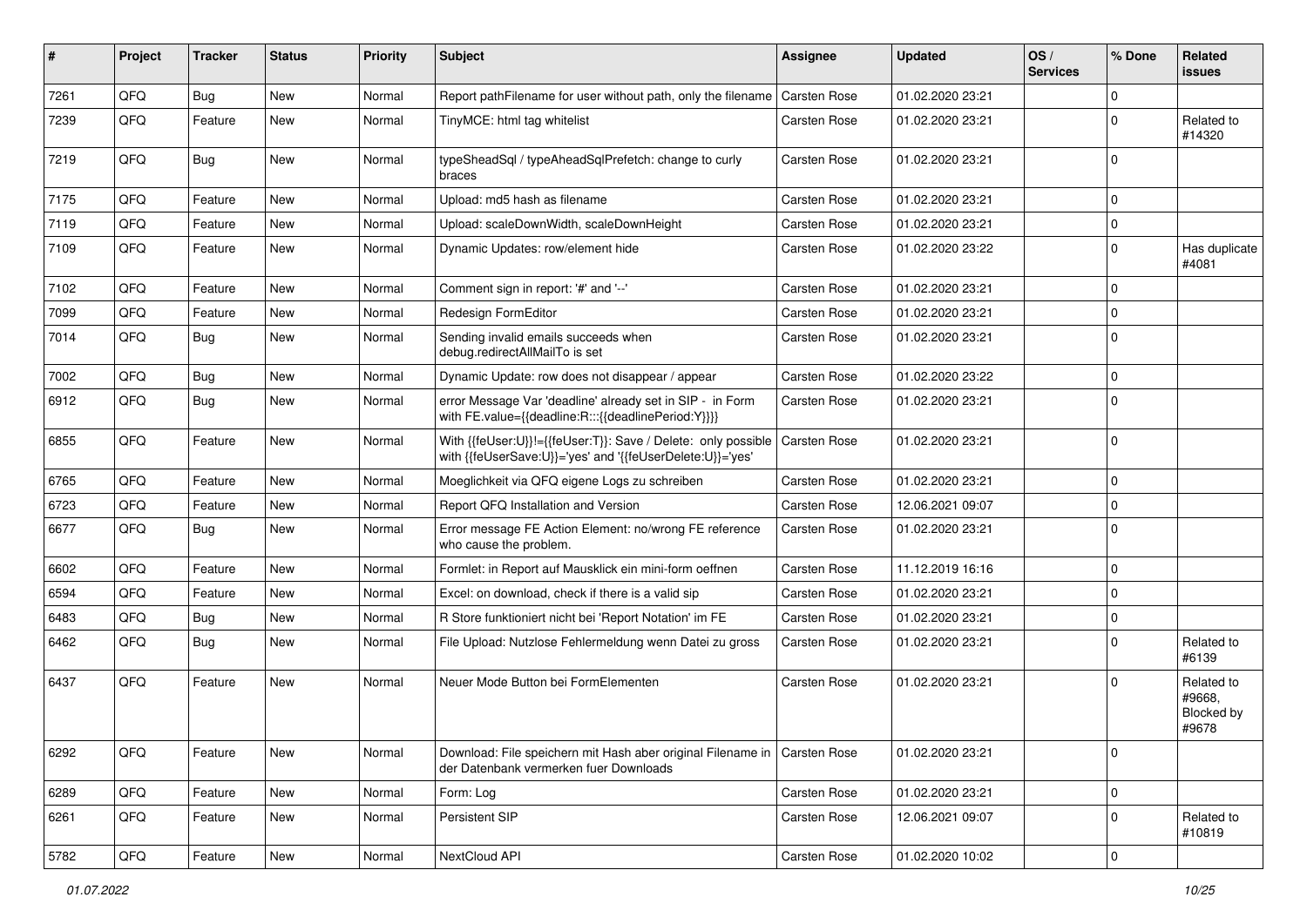| #    | Project | <b>Tracker</b> | <b>Status</b> | <b>Priority</b> | <b>Subject</b>                                                                                         | Assignee     | <b>Updated</b>   | OS/<br><b>Services</b> | % Done       | Related<br><b>issues</b>                    |
|------|---------|----------------|---------------|-----------------|--------------------------------------------------------------------------------------------------------|--------------|------------------|------------------------|--------------|---------------------------------------------|
| 5715 | QFQ     | Feature        | <b>New</b>    | High            | PDF Caching                                                                                            | Carsten Rose | 03.05.2021 21:14 |                        | $\Omega$     | Related to<br>#5851.<br>Related to<br>#6357 |
| 5576 | QFQ     | Bug            | <b>New</b>    | Normal          | Using MySQL 'DROP' requires privilege - wich is not really<br>necessary.                               | Carsten Rose | 01.02.2020 23:21 |                        | $\mathbf 0$  |                                             |
| 5559 | QFQ     | Bug            | <b>New</b>    | Normal          | FE.type = Upload: 'accept' might contain variables                                                     | Carsten Rose | 11.05.2020 21:23 |                        | $\mathbf 0$  |                                             |
| 5459 | QFQ     | Bug            | New           | High            | Multi DB: spread system tables between 'QFQ' and<br>'Data'-DB                                          | Carsten Rose | 03.05.2021 21:14 |                        | $\mathbf 0$  | Related to<br>#4720                         |
| 5345 | QFQ     | Feature        | <b>New</b>    | Normal          | Report: UPDATE / INSERT / DELETE statements should<br>trigger subqueries, depending on the result.     | Carsten Rose | 27.05.2020 16:11 |                        | $\mathbf 0$  |                                             |
| 5305 | QFQ     | <b>Bug</b>     | <b>New</b>    | Normal          | Upload FormElement: nicht disabled by readonly Form                                                    | Carsten Rose | 16.06.2021 13:43 |                        | $\Omega$     | Related to<br>#9347,<br>Related to<br>#9834 |
| 5221 | QFQ     | <b>Bug</b>     | New           | High            | Download Dialog: Bleibt stehen in FF wenn Datei<br>automatisch gespeichert wird.                       | Carsten Rose | 03.05.2021 21:14 |                        | $\Omega$     |                                             |
| 5131 | QFQ     | Feature        | <b>New</b>    | Normal          | Activate Spin Gear ('wait/busy' indicator) via LINK attribute                                          | Carsten Rose | 01.02.2020 23:21 |                        | $\mathbf{0}$ |                                             |
| 4756 | QFQ     | Bug            | New           | Normal          | Form dirty even nothing changes                                                                        | Carsten Rose | 11.12.2019 16:16 |                        | $\mathbf 0$  |                                             |
| 4413 | QFQ     | Feature        | New           | Normal          | fieldset: show/hidden, modeSql, dynamicUpdate                                                          | Carsten Rose | 09.02.2022 15:19 |                        | $\Omega$     |                                             |
| 4250 | QFQ     | Feature        | New           | Normal          | AutoCron in QFQ via PHP                                                                                | Carsten Rose | 01.02.2020 23:21 |                        | $\Omega$     | Related to<br>#3292,<br>Related to<br>#3291 |
| 4082 | QFQ     | Feature        | <b>New</b>    | Normal          | Dynamic Update: modeSql - useful default                                                               | Carsten Rose | 01.02.2020 23:22 |                        | $\Omega$     |                                             |
| 4050 | QFQ     | Feature        | New           | Normal          | sgl.log: 1) FormElement ID which causes a specific action,<br>2) Result in the same row.               | Carsten Rose | 15.04.2020 11:35 |                        | $\Omega$     | Related to<br>#5458                         |
| 4023 | QFQ     | Feature        | New           | Normal          | prepared statements - FE action: salveld, sqllnsert,<br>sqlUpdate, sqlDelete, sqlBefore, sqlAfter      | Carsten Rose | 11.12.2019 16:15 |                        | $\Omega$     |                                             |
| 4018 | QFQ     | Feature        | <b>New</b>    | Normal          | typeahead: long query parameter / answer triggers 'Attack<br>detected' and purges current SIP storage. | Carsten Rose | 29.06.2022 22:46 |                        | $\Omega$     | Related to<br>#9077                         |
| 3727 | QFQ     | Feature        | <b>New</b>    | High            | Security: Session Hijacking erschweren                                                                 | Carsten Rose | 03.05.2021 21:14 |                        | $\mathbf 0$  |                                             |
| 3547 | QFQ     | Bug            | <b>New</b>    | Normal          | FE of type 'note' causes writing of empty fields.                                                      | Carsten Rose | 01.02.2020 23:21 |                        | $\mathbf 0$  |                                             |
| 3504 | QFQ     | Feature        | New           | Normal          | Logging: welche Action FEs werden wann wie ausgefuehrt                                                 | Carsten Rose | 01.02.2020 23:21 |                        | $\mathbf 0$  | Related to<br>#5458.<br>Related to<br>#4092 |
| 3432 | QFQ     | Feature        | <b>New</b>    | Normal          | subrecord: dynamicUpdate                                                                               | Carsten Rose | 11.06.2020 21:10 |                        | $\Omega$     | Related to<br>#5691                         |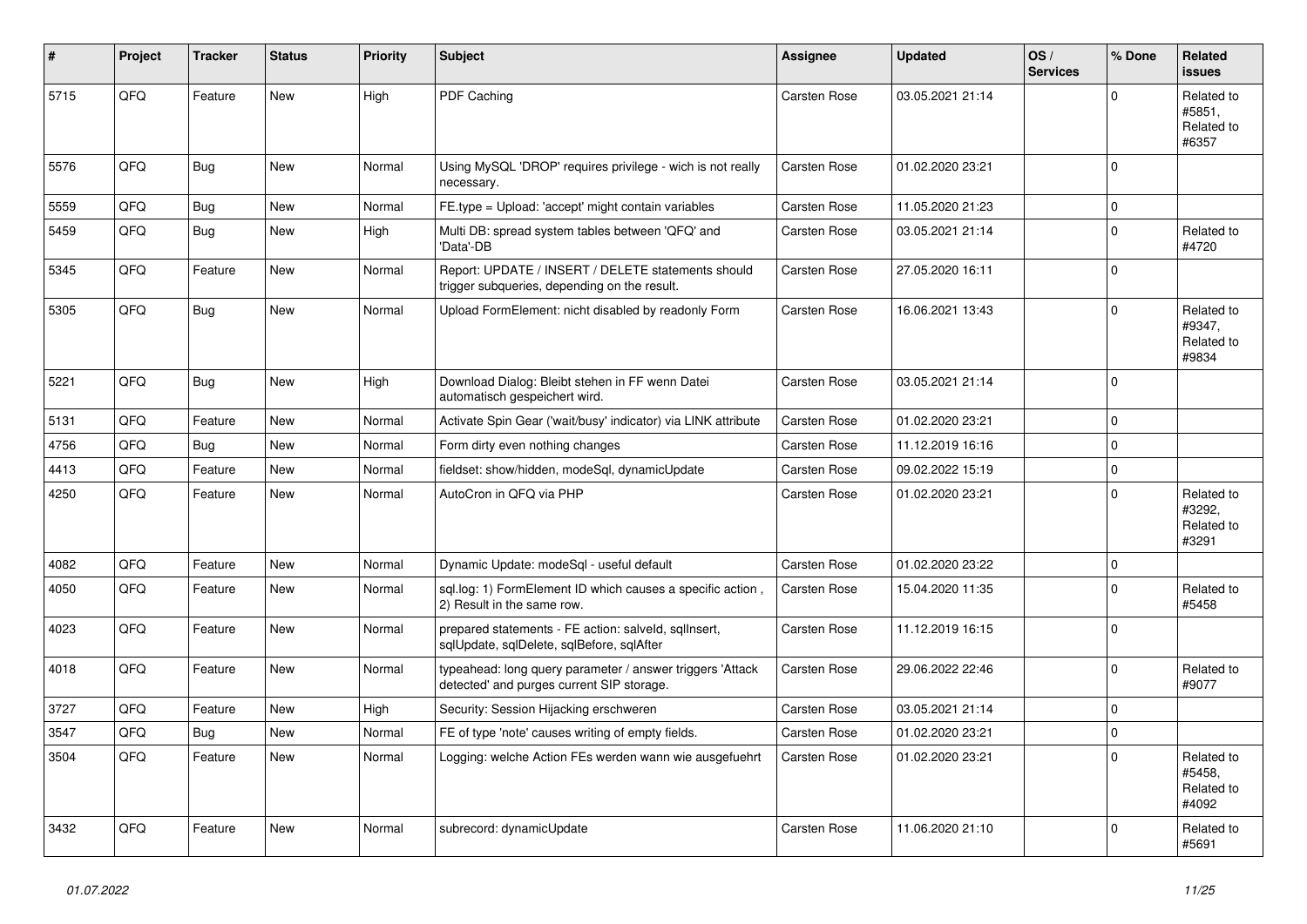| $\sharp$ | Project | <b>Tracker</b> | <b>Status</b> | <b>Priority</b> | <b>Subject</b>                                                                | <b>Assignee</b>     | <b>Updated</b>   | OS/<br><b>Services</b> | % Done      | Related<br><b>issues</b>                                               |
|----------|---------|----------------|---------------|-----------------|-------------------------------------------------------------------------------|---------------------|------------------|------------------------|-------------|------------------------------------------------------------------------|
| 2361     | QFQ     | Feature        | New           | Normal          | Logging wer/wann/wo welches Formular aufgerufen hat                           | <b>Carsten Rose</b> | 11.12.2019 16:15 |                        | $\Omega$    | Related to<br>#4432,<br>Related to<br>#7480                            |
| 6609     | QFQ     | Feature        | New           | Normal          | Formlet: JSON API erweitern                                                   | Carsten Rose        | 01.02.2020 23:21 |                        | 50          |                                                                        |
| 12632    | QFQ     | Feature        | New           | Normal          | TinyMCE: Prepare CSS classes for images                                       | <b>Carsten Rose</b> | 04.06.2021 14:35 |                        | 100         | Blocked by<br>#12186                                                   |
| 10115    | QFQ     | Feature        | <b>New</b>    | Normal          | TypeAhead: static list                                                        | Carsten Rose        | 26.02.2020 16:42 |                        | 100         |                                                                        |
| 9275     | QFQ     | <b>Bug</b>     | New           | Normal          | autcron: t3 page, which takes to long to respond, is not<br>reported properly | Carsten Rose        | 01.02.2020 23:22 |                        | 100         |                                                                        |
| 14371    | QFQ     | Feature        | Priorize      | Normal          | <b>LDAP via REPORT</b>                                                        | Carsten Rose        | 19.06.2022 16:37 |                        | $\mathbf 0$ |                                                                        |
| 14290    | QFQ     | Feature        | Priorize      | Normal          | FormEditor: Show Table Definition                                             | Carsten Rose        | 19.06.2022 16:37 |                        | $\mathbf 0$ |                                                                        |
| 14283    | QFQ     | Bug            | Priorize      | Normal          | HEIC / HEIF convert doesn't trigger                                           | Carsten Rose        | 19.06.2022 16:37 |                        | $\pmb{0}$   |                                                                        |
| 12504    | QFQ     | Feature        | Priorize      | Normal          | sql.log: report fe.id                                                         | Carsten Rose        | 05.05.2021 22:09 |                        | $\mathbf 0$ |                                                                        |
| 12503    | QFQ     | Feature        | Priorize      | Normal          | Detect dangerous UPDATE statement with missing WHERE                          | Carsten Rose        | 05.05.2021 22:09 |                        | $\mathbf 0$ |                                                                        |
| 12452    | QFG     | Feature        | Priorize      | Normal          | BaseURL: alsways with '/' at the end                                          | Carsten Rose        | 19.06.2022 13:45 |                        | $\mathbf 0$ | Related to<br>#10782                                                   |
| 12325    | QFQ     | <b>Bug</b>     | Priorize      | Normal          | MultiDB form.dblndex not working for report syntax                            | Carsten Rose        | 07.09.2021 13:37 |                        | $\Omega$    | Related to<br>#12145,<br>Related to<br>#12314                          |
| 11320    | QFQ     | Feature        | Priorize      | Normal          | Typo3 Version 10 support                                                      | Carsten Rose        | 05.05.2021 22:09 |                        | $\mathbf 0$ |                                                                        |
| 10015    | QFQ     | Feature        | Priorize      | Normal          | Monospace in Textarea                                                         | Carsten Rose        | 03.02.2020 13:40 |                        | $\mathbf 0$ |                                                                        |
| 10012    | QFQ     | Feature        | Priorize      | Normal          | redirectAllMailTo: {{beEmail:T}}                                              | Carsten Rose        | 08.05.2021 09:54 |                        | $\mathbf 0$ | Related to<br>#12412,<br>Related to<br>#12413,<br>Related to<br>#10011 |
| 10011    | QFQ     | Feature        | Priorize      | Normal          | Offer new STORE_TYPO3 Variable 'beUser', 'beEmail'                            | <b>Carsten Rose</b> | 08.05.2021 09:51 |                        | $\Omega$    | Related to<br>#10012,<br>Related to<br>#12511                          |
| 10005    | QFQ     | Feature        | Priorize      | Normal          | Report / special column name:  AS _calendar                                   | Carsten Rose        | 03.06.2020 17:28 |                        | 0           |                                                                        |
| 9975     | QFQ     | Bug            | Priorize      | Normal          | Dropdown Menu: 'r:3' broken                                                   | Carsten Rose        | 01.02.2020 10:13 |                        | 0           |                                                                        |
| 9968     | QFQ     | Feature        | Priorize      | Normal          | Tooltip in Links for Developer                                                | Carsten Rose        | 01.02.2020 23:17 |                        | $\pmb{0}$   |                                                                        |
| 9958     | QFQ     | <b>Bug</b>     | Priorize      | Normal          | Broken subrecord query: no error message                                      | Carsten Rose        | 05.02.2021 15:15 |                        | $\mathbf 0$ |                                                                        |
| 9947     | QFQ     | Bug            | Priorize      | Normal          | Unwanted error message if missing 'typeAheadSqlPrefetch'                      | Carsten Rose        | 01.02.2020 10:13 |                        | $\pmb{0}$   |                                                                        |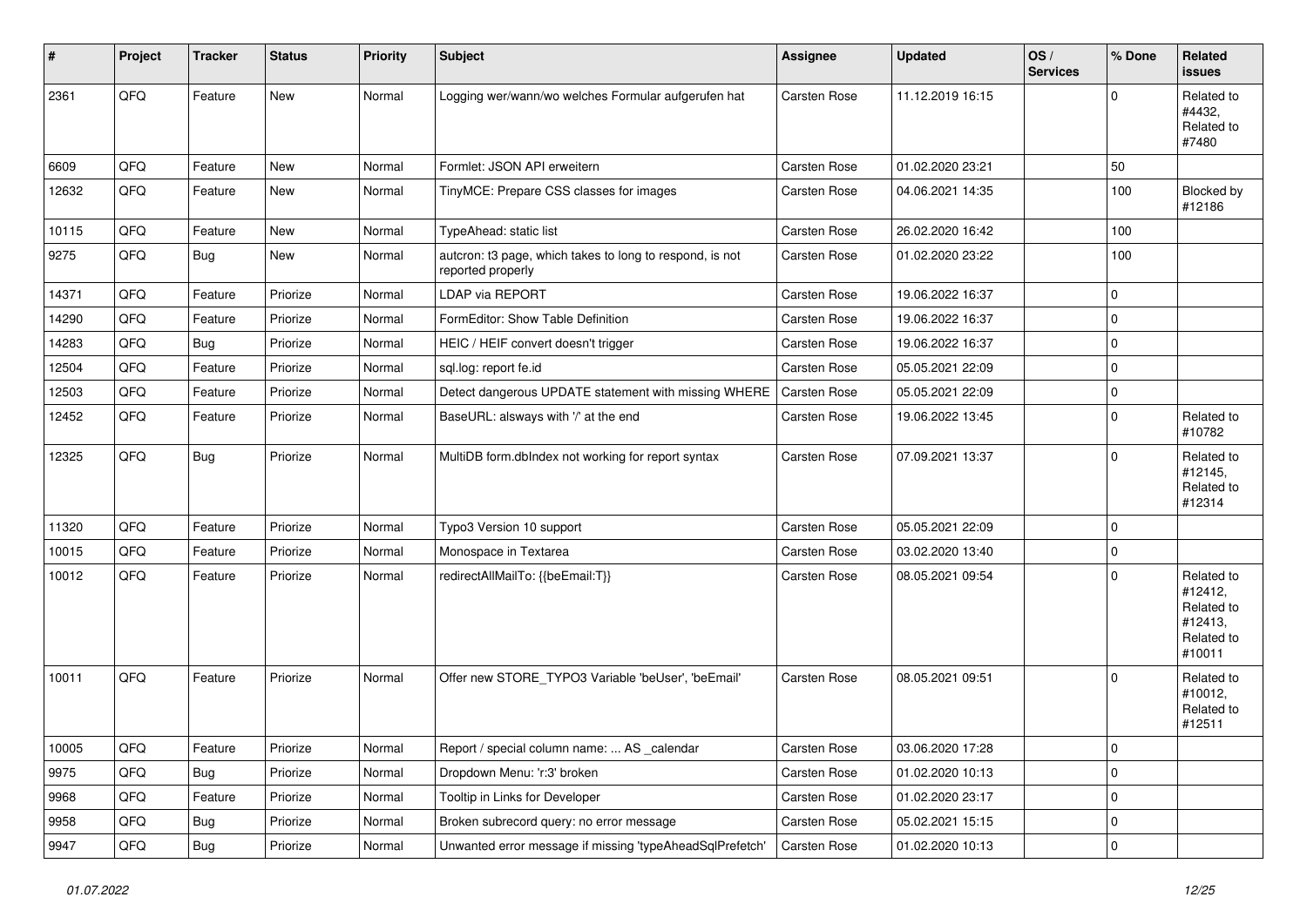| #    | Project | <b>Tracker</b> | <b>Status</b> | <b>Priority</b> | <b>Subject</b>                                                                                           | Assignee            | <b>Updated</b>   | OS/<br><b>Services</b> | % Done         | Related<br><b>issues</b>                                                |
|------|---------|----------------|---------------|-----------------|----------------------------------------------------------------------------------------------------------|---------------------|------------------|------------------------|----------------|-------------------------------------------------------------------------|
| 9928 | QFQ     | Feature        | Priorize      | Normal          | SpecialColumnName: a) Deprecated: ' AS "_+tag " ', b)<br>New: ' AS "_ <tag1><tag2>"</tag2></tag1>        | <b>Carsten Rose</b> | 01.02.2020 23:17 |                        | $\Omega$       | Related to<br>#9929                                                     |
| 9900 | QFQ     | Feature        | Priorize      | Normal          | Generic API Call: tt-content record >> JSON                                                              | Carsten Rose        | 01.02.2020 10:13 |                        | $\mathbf 0$    |                                                                         |
| 9862 | QFQ     | <b>Bug</b>     | Priorize      | Normal          | Failed writing to sql mail qfq.log should throw an exception                                             | <b>Carsten Rose</b> | 01.02.2020 10:13 |                        | $\mathbf 0$    |                                                                         |
| 9834 | QFQ     | <b>Bug</b>     | Priorize      | Normal          | Input elements with tag 'disabled' are missing on<br>form-submit: server option 'processReadOnly' broken | Carsten Rose        | 07.12.2021 16:43 |                        | $\mathbf 0$    | Related to<br>#9691,<br>Related to<br>#5305, Has<br>duplicate<br>#12331 |
| 9668 | QFQ     | Feature        | Priorize      | Normal          | Form.mode: rename 'hidden' to 'hide'                                                                     | Carsten Rose        | 05.05.2021 22:14 |                        | $\Omega$       | Related to<br>#6437                                                     |
| 9534 | QFQ     | <b>Bug</b>     | Priorize      | Urgent          | FE.type=upload: 'Unknown Mode: ID"                                                                       | <b>Carsten Rose</b> | 03.05.2021 21:14 |                        | $\mathbf 0$    | Related to<br>#9532                                                     |
| 9394 | QFQ     | Feature        | Priorize      | Normal          | REST: allow for non numerical ids in get requests                                                        | <b>Carsten Rose</b> | 05.05.2021 22:10 |                        | $\mathbf 0$    |                                                                         |
| 9346 | QFQ     | Feature        | Priorize      | Normal          | beforeSave: check if an upload is given                                                                  | <b>Carsten Rose</b> | 11.06.2021 21:18 |                        | $\pmb{0}$      |                                                                         |
| 9173 | QFQ     | Bug            | Priorize      | Urgent          | Stale Record Lock: Firefox                                                                               | <b>Carsten Rose</b> | 03.05.2021 21:14 |                        | $\mathbf 0$    | Related to<br>#9789                                                     |
| 9121 | QFQ     | <b>Bug</b>     | Priorize      | High            | sip links have r and dblndexData set                                                                     | Carsten Rose        | 12.06.2021 10:41 |                        | $\pmb{0}$      |                                                                         |
| 8963 | QFQ     | Feature        | Priorize      | Normal          | Setting values in a store: flexible way                                                                  | <b>Carsten Rose</b> | 05.05.2021 22:10 |                        | $\Omega$       | Related to<br>#8975                                                     |
| 8585 | QFQ     | Feature        | Priorize      | Normal          | Enhance Error message for 'unknown form'                                                                 | Carsten Rose        | 01.02.2020 10:13 |                        | $\mathbf 0$    |                                                                         |
| 8584 | QFQ     | Feature        | Priorize      | Normal          | FE 'Action' - never assign to Container (except Template<br>Group)                                       | <b>Carsten Rose</b> | 01.02.2020 10:13 |                        | $\mathbf 0$    |                                                                         |
| 8277 | QFQ     | Feature        | Priorize      | Normal          | fe.parameter.default=                                                                                    | Carsten Rose        | 01.02.2020 23:17 |                        | $\Omega$       | Related to<br>#8113                                                     |
| 8204 | QFQ     | Feature        | Priorize      | High            | Position 'required mark'                                                                                 | Carsten Rose        | 16.06.2021 13:44 |                        | $\pmb{0}$      |                                                                         |
| 8082 | QFQ     | Feature        | Priorize      | High            | Contact form without saving record                                                                       | Carsten Rose        | 07.12.2021 15:20 |                        | $\Omega$       | Related to<br>#8587,<br><b>Blocks</b><br>#11850                         |
| 8044 | QFQ     | Feature        | Priorize      | Normal          | Transaction: a) Form, b) Report                                                                          | <b>Carsten Rose</b> | 05.05.2021 22:14 |                        | $\mathbf 0$    | Related to<br>#8043                                                     |
| 8037 | QFQ     | <b>Bug</b>     | Priorize      | Normal          | FE.type=upload (advanced mode): {{slaveld:V}} missing<br>during dynamic update                           | Carsten Rose        | 01.02.2020 10:13 |                        | $\pmb{0}$      |                                                                         |
| 8034 | QFQ     | Feature        | Priorize      | Normal          | FormElement 'data': 22.22.2222 should not be accepted                                                    | Carsten Rose        | 01.02.2020 10:13 |                        | $\pmb{0}$      |                                                                         |
| 7656 | QFQ     | <b>Bug</b>     | Priorize      | Normal          | FE with required, 'pattern' and 'extraButtonLock': always<br>complain about missing value                | Carsten Rose        | 01.02.2020 10:13 |                        | $\mathbf 0$    |                                                                         |
| 7630 | QFG     | Feature        | Priorize      | Normal          | detailed error message for simple upload                                                                 | Carsten Rose        | 01.02.2020 10:13 |                        | $\overline{0}$ |                                                                         |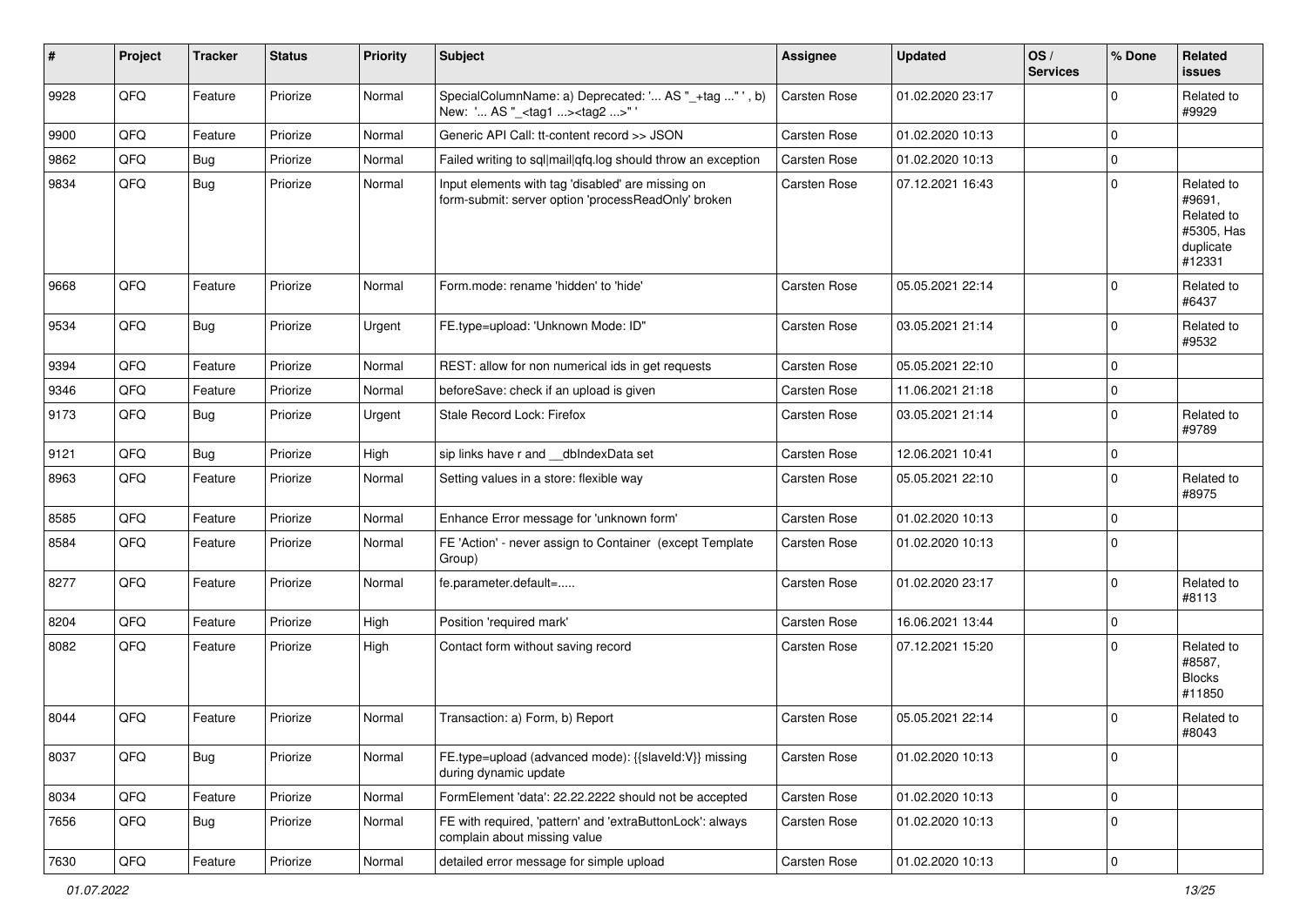| #     | Project | <b>Tracker</b> | <b>Status</b> | <b>Priority</b> | <b>Subject</b>                                                                          | <b>Assignee</b>     | <b>Updated</b>   | OS/<br><b>Services</b> | % Done      | Related<br>issues                                                                                                              |
|-------|---------|----------------|---------------|-----------------|-----------------------------------------------------------------------------------------|---------------------|------------------|------------------------|-------------|--------------------------------------------------------------------------------------------------------------------------------|
| 7616  | QFQ     | <b>Bug</b>     | Priorize      | Normal          | Selectlist with Enum & Dynamic Update                                                   | <b>Carsten Rose</b> | 01.02.2020 10:13 |                        | $\Omega$    |                                                                                                                                |
| 7522  | QFQ     | Feature        | Priorize      | Normal          | Inserting default index.html to folder (Avoid Apache<br>Indexing)                       | Carsten Rose        | 01.02.2020 10:13 |                        | $\Omega$    |                                                                                                                                |
| 7290  | QFQ     | Feature        | Priorize      | Normal          | FormEditor: title as textarea if LEN(title)>60                                          | Carsten Rose        | 01.02.2020 10:13 |                        | $\Omega$    | <b>Blocked by</b><br>#7682                                                                                                     |
| 7217  | QFQ     | Feature        | Priorize      | Normal          | Download: notice User if `_sip=?` is missing                                            | Carsten Rose        | 01.02.2020 10:13 |                        | $\mathbf 0$ |                                                                                                                                |
| 6998  | QFQ     | Feature        | Priorize      | Normal          | Form: with debug=on show column information as tooltip of<br>column label               | Carsten Rose        | 01.02.2020 10:13 |                        | $\Omega$    |                                                                                                                                |
| 6574  | QFQ     | <b>Bug</b>     | Priorize      | Normal          | qfq.log: Fehlermeldung wurde angezeigt, aber nicht geloggt                              | <b>Carsten Rose</b> | 01.02.2020 10:13 |                        | $\mathbf 0$ |                                                                                                                                |
| 6116  | QFQ     | Bug            | Priorize      | High            | value of checkbox not saved                                                             | Carsten Rose        | 07.12.2021 17:19 |                        | 0           |                                                                                                                                |
| 5942  | QFQ     | Feature        | Priorize      | Normal          | 'L' and 'type': append to links, generate via '_link' by using<br>$'u$ .                | Carsten Rose        | 01.02.2020 10:13 |                        | $\Omega$    |                                                                                                                                |
| 3867  | QFQ     | Feature        | Priorize      | Normal          | Readonly Formular: Template Groups add/delete<br>ausbeldnen                             | Carsten Rose        | 05.05.2021 22:12 |                        | $\Omega$    |                                                                                                                                |
| 3782  | QFQ     | <b>Bug</b>     | Priorize      | Normal          | Bei fehlerhafter Eingabe (z.B. Datum) sollte das erwartete<br>Format angezeigt werden   | Carsten Rose        | 01.02.2020 10:13 |                        | $\mathbf 0$ |                                                                                                                                |
| 12463 | QFQ     | Bug            | ToDo          | High            | QFQ Function: 'function' and 'sql' on same level - output of<br>sql is shown two times. | Carsten Rose        | 15.12.2021 16:31 |                        | $\mathbf 0$ |                                                                                                                                |
| 12395 | QFQ     | <b>Bug</b>     | ToDo          | High            | QFQ Function: Result two times shown                                                    | Carsten Rose        | 18.02.2022 08:59 |                        | $\mathbf 0$ |                                                                                                                                |
| 14323 | QFQ     | <b>Bug</b>     | In Progress   | Normal          | Report: render=both single - no impact                                                  | Carsten Rose        | 19.06.2022 18:31 |                        | $\mathbf 0$ |                                                                                                                                |
| 14175 | QFQ     | <b>Bug</b>     | In Progress   | Normal          | Opening a form with no QFQ Session cookie fails                                         | Carsten Rose        | 03.06.2022 10:40 |                        | $\mathbf 0$ |                                                                                                                                |
| 12439 | QFQ     | Feature        | In Progress   | Normal          | TinyMCE Paste from Word & Character Count/Limit                                         | Carsten Rose        | 05.05.2021 22:15 |                        | $\Omega$    |                                                                                                                                |
| 11980 | QFQ     | Feature        | In Progress   | Normal          | protected verzeichnis MUSS geschützt werden                                             | Carsten Rose        | 07.09.2021 13:30 |                        | $\mathbf 0$ |                                                                                                                                |
| 11517 | QFQ     | <b>Bug</b>     | In Progress   | Normal          | extraButtonInfo Broken for multiple FormElements                                        | Carsten Rose        | 12.05.2022 13:12 |                        | $\Omega$    | Related to<br>#7890,<br>Related to<br>#3811, Has<br>duplicate<br>#10905, Has<br>duplicate<br>#10553, Has<br>duplicate<br>#6779 |
| 11076 | QFQ     | Feature        | In Progress   | Normal          | SELECT  AS _websocket                                                                   | Carsten Rose        | 30.08.2020 17:49 |                        | $\pmb{0}$   |                                                                                                                                |
| 10661 | QFQ     | <b>Bug</b>     | In Progress   | Normal          | Typo3 Warnungen                                                                         | Carsten Rose        | 07.09.2021 13:23 |                        | $\mathbf 0$ | Related to<br>#12440                                                                                                           |
| 10443 | QFQ     | Feature        | In Progress   | Normal          | Konzept_api / _live                                                                     | Carsten Rose        | 07.05.2020 09:39 |                        | $\mathbf 0$ |                                                                                                                                |
| 6250  | QFQ     | Feature        | In Progress   | Normal          | Enhance layout: a) Subrecord, b) Subrecord-Title                                        | Carsten Rose        | 01.02.2020 23:22 |                        | 0           | Related to<br>#5391                                                                                                            |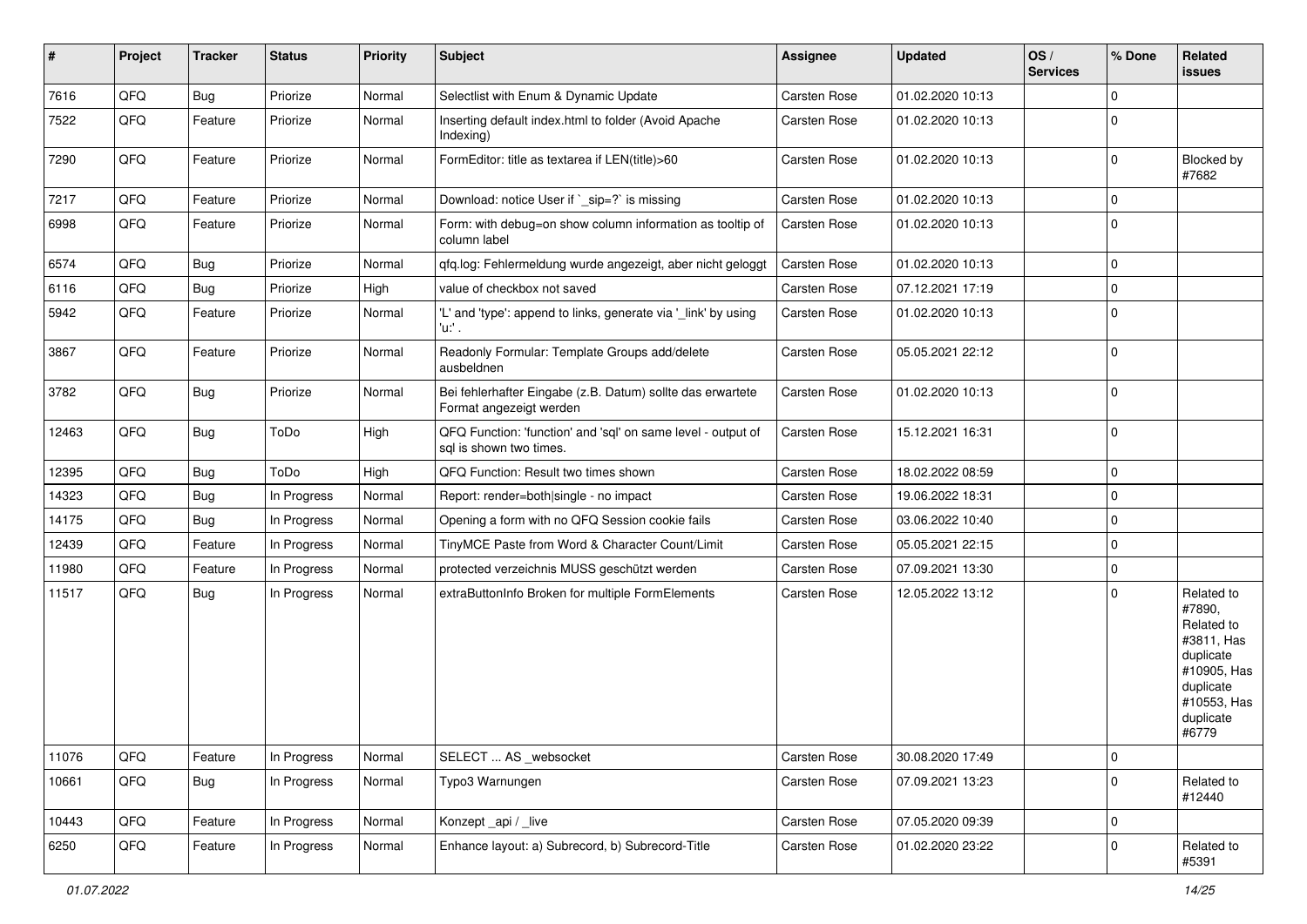| #     | Project | <b>Tracker</b> | <b>Status</b>              | <b>Priority</b> | <b>Subject</b>                                                      | Assignee     | <b>Updated</b>   | OS/<br><b>Services</b> | % Done      | Related<br><b>issues</b>                                               |
|-------|---------|----------------|----------------------------|-----------------|---------------------------------------------------------------------|--------------|------------------|------------------------|-------------|------------------------------------------------------------------------|
| 5695  | QFQ     | Feature        | In Progress                | Normal          | Multiform                                                           | Carsten Rose | 02.01.2021 18:38 |                        | $\Omega$    |                                                                        |
| 10793 | QFQ     | Feature        | In Progress                | Normal          | <b>Update NPM Packages</b>                                          | Carsten Rose | 07.09.2021 13:25 |                        | $30\,$      |                                                                        |
| 9517  | QFQ     | Feature        | In Progress                | High            | Input multiple tags with typeahead                                  | Carsten Rose | 03.05.2021 21:14 |                        | 40          | Related to<br>#10150                                                   |
| 13330 | QFQ     | Feature        | In Progress                | Normal          | Multi Form: Upload                                                  | Carsten Rose | 07.11.2021 12:40 |                        | 50          | Related to<br>#9706                                                    |
| 12440 | QFQ     | Feature        | In Progress                | Normal          | Typo3 V10 upgrade (durchfuehren und testen)                         | Carsten Rose | 21.03.2022 09:53 |                        | 50          | Related to<br>#12357,<br>Related to<br>#12067,<br>Related to<br>#10661 |
| 9691  | QFQ     | <b>Bug</b>     | In Progress                | Normal          | Checkbox: dynamic update > readonly                                 | Carsten Rose | 01.02.2020 23:22 |                        | 50          | Related to<br>#9834                                                    |
| 9789  | QFQ     | <b>Bug</b>     | In Progress                | High            | Record Lock: release to early on 'leave page'                       | Carsten Rose | 10.01.2022 09:25 |                        | 100         | Related to<br>#10081,<br>Related to<br>#9173,<br>Related to<br>#8702   |
| 13566 | QFQ     | Feature        | Ready to sync<br>(develop) | Normal          | Delete config-example.qfq.php file                                  | Carsten Rose | 23.12.2021 09:25 |                        | $\Omega$    |                                                                        |
| 12546 | QFQ     | <b>Bug</b>     | Feedback                   | Normal          | Branch 'Development' - Unit Tests mit dirty workaround<br>angepasst | Carsten Rose | 19.03.2022 17:48 |                        | $\Omega$    |                                                                        |
| 5894  | QFQ     | Feature        | Feedback                   | Normal          | Typeahead in Report: show/hide rows dynamically                     | Carsten Rose | 18.02.2022 08:50 |                        | $\mathbf 0$ | Related to<br>#5893,<br>Related to<br>#5885                            |
| 12584 | QFQ     | Feature        | Feedback                   | Normal          | T3 v10 migration script: replace alias-patterns (v11)               | Carsten Rose | 28.05.2022 11:12 |                        | 100         |                                                                        |
| 12611 | QFQ     | Feature        | Some day<br>maybe          | Normal          | Refactoring: Bootstrap with Lazy Loading                            | Carsten Rose | 08.06.2022 10:37 |                        | $\Omega$    | Related to<br>#12490,<br>Related to<br>#10013,<br>Related to<br>#7732  |
| 12337 | QFQ     | Feature        | Some day<br>maybe          | Normal          | Database.php: better caching                                        | Carsten Rose | 16.09.2021 15:10 |                        | $\Omega$    |                                                                        |
| 12315 | QFQ     | Feature        | Some day<br>maybe          | Normal          | Form History (Diffs) / Backups                                      | Carsten Rose | 16.09.2021 15:10 |                        | $\mathbf 0$ |                                                                        |
| 11323 | QFQ     | Feature        | Some day<br>maybe          | Normal          | Report Frontend Editor Modal + Codemirror                           | Carsten Rose | 16.09.2021 15:10 |                        | $\Omega$    | Related to<br>#11036                                                   |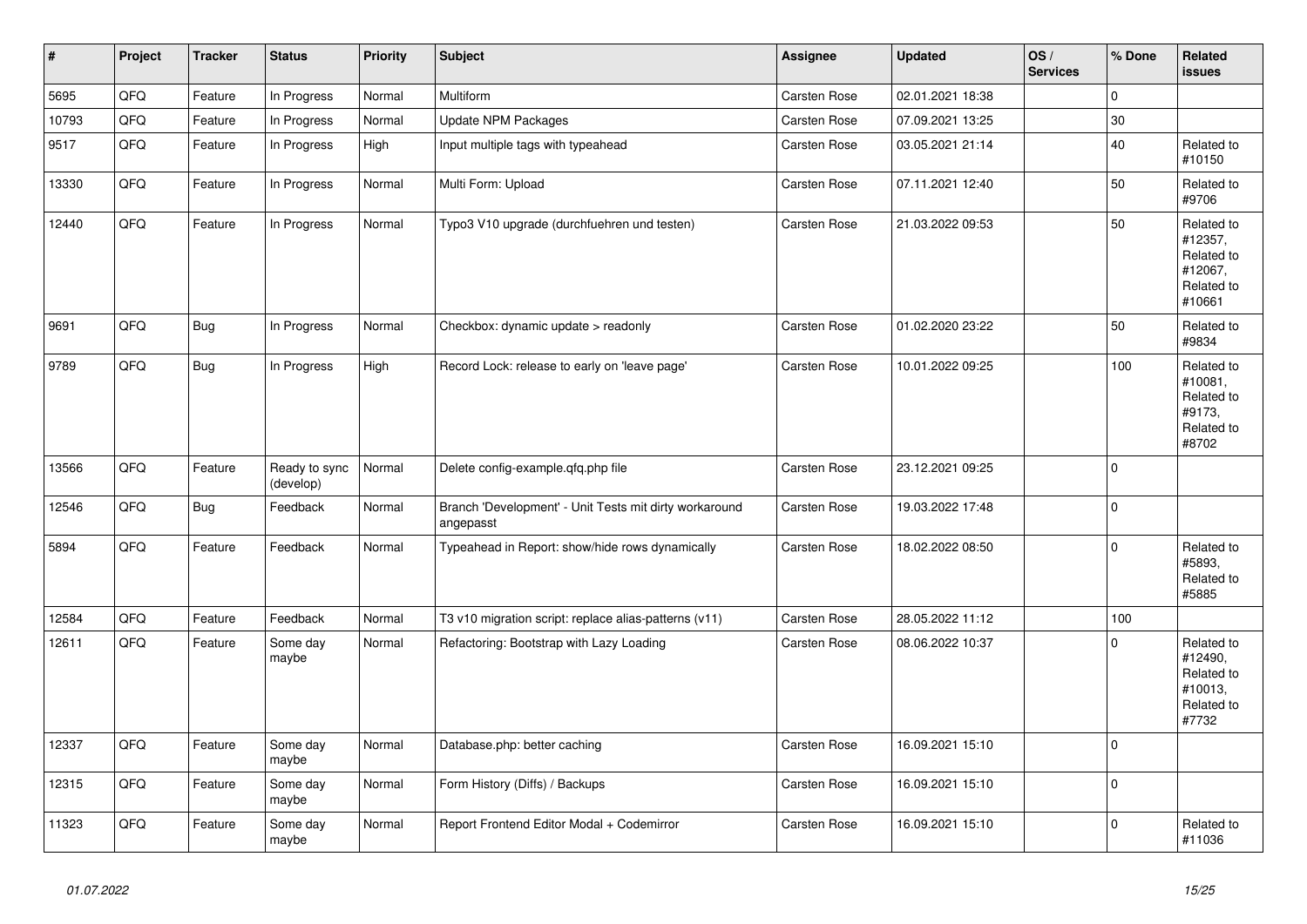| $\sharp$ | Project | <b>Tracker</b> | <b>Status</b>     | <b>Priority</b> | <b>Subject</b>                                                          | Assignee            | <b>Updated</b>   | OS/<br><b>Services</b> | % Done      | Related<br><b>issues</b>                                              |
|----------|---------|----------------|-------------------|-----------------|-------------------------------------------------------------------------|---------------------|------------------|------------------------|-------------|-----------------------------------------------------------------------|
| 11322    | QFQ     | Feature        | Some day<br>maybe | Normal          | Form Element JSON - (multiline parameter field)                         | <b>Carsten Rose</b> | 16.09.2021 15:10 |                        | $\Omega$    |                                                                       |
| 11217    | QFG     | Feature        | Some day<br>maybe | Normal          | <b>Extend Script Functionality</b>                                      | <b>Carsten Rose</b> | 16.09.2021 15:10 |                        | $\mathbf 0$ |                                                                       |
| 11036    | QFQ     | Feature        | Some day<br>maybe | Normal          | inline report editor permissions                                        | <b>Carsten Rose</b> | 16.09.2021 15:09 |                        | $\Omega$    | Related to<br>#11323                                                  |
| 10745    | QFQ     | Feature        | Some day<br>maybe | Normal          | Tablesorter Excel Export                                                | Carsten Rose        | 16.09.2021 15:09 |                        | $\mathbf 0$ |                                                                       |
| 10716    | QFQ     | Feature        | Some day<br>maybe | Normal          | Business Logic mit Externen Skripten                                    | Carsten Rose        | 16.09.2021 15:10 |                        | $\mathbf 0$ | Related to<br>#10713,<br>Related to<br>#8217                          |
| 10116    | QFQ     | Feature        | Some day<br>maybe | Normal          | TypeAhead: Tag - show inside 'input' element                            | Carsten Rose        | 16.09.2021 15:09 |                        | $\Omega$    |                                                                       |
| 10095    | QFQ     | Feature        | Some day<br>maybe | Normal          | Generic Gitlab Integration into QFQ                                     | <b>Carsten Rose</b> | 16.09.2021 15:10 |                        | $\mathbf 0$ |                                                                       |
| 10013    | QFQ     | Feature        | Some day<br>maybe | Normal          | FE.typ=editor: CodeMirror                                               | Carsten Rose        | 08.06.2022 10:37 |                        | $\Omega$    | Related to<br>#12611,<br>Related to<br>#12490,<br>Related to<br>#7732 |
| 9704     | QFQ     | Feature        | Some day<br>maybe | Normal          | Thumbnails Generieren beim Splitten von PDF Files                       | <b>Carsten Rose</b> | 11.12.2019 16:01 |                        | $\mathbf 0$ |                                                                       |
| 9669     | QFQ     | Bug            | Some day<br>maybe | Normal          | Checkbox / Template Group: radio/checkbox visible broken<br>after 'add' | <b>Carsten Rose</b> | 16.06.2021 13:47 |                        | $\mathbf 0$ | Related to<br>#8091                                                   |
| 9579     | QFQ     | Feature        | Some day<br>maybe | Normal          | Multiform with Process Row                                              | Carsten Rose        | 11.12.2019 16:01 |                        | $\mathbf 0$ |                                                                       |
| 9281     | QFQ     | <b>Bug</b>     | Some day<br>maybe | Normal          | Allow STRICT_TRANS_TABLES                                               | Carsten Rose        | 02.01.2021 18:43 |                        | $\mathbf 0$ |                                                                       |
| 8894     | QFQ     | Feature        | Some day<br>maybe | Normal          | Documentation Tags Usable in QFQ Application                            | Carsten Rose        | 11.12.2019 16:01 |                        | $\mathbf 0$ |                                                                       |
| 8892     | QFQ     | Feature        | Some day<br>maybe | Normal          | Display and Edit SQL Comments in Form Editor                            | Carsten Rose        | 11.12.2019 16:01 |                        | $\mathbf 0$ |                                                                       |
| 8586     | QFQ     | Feature        | Some day<br>maybe | Normal          | QFQ: Enhance Error message for 'record not found'                       | Carsten Rose        | 16.09.2021 15:10 |                        | $\mathbf 0$ |                                                                       |
| 8520     | QFQ     | Feature        | Some day<br>maybe | Normal          | Bring QFQ to Composer                                                   | Carsten Rose        | 16.09.2021 15:10 |                        | $\Omega$    |                                                                       |
| 8106     | QFQ     | <b>Bug</b>     | Some day<br>maybe | Normal          | Dynamic Update: Feld kann nicht auf empty zurückgesetzt<br>werden       | <b>Carsten Rose</b> | 11.12.2019 16:01 |                        | $\mathbf 0$ |                                                                       |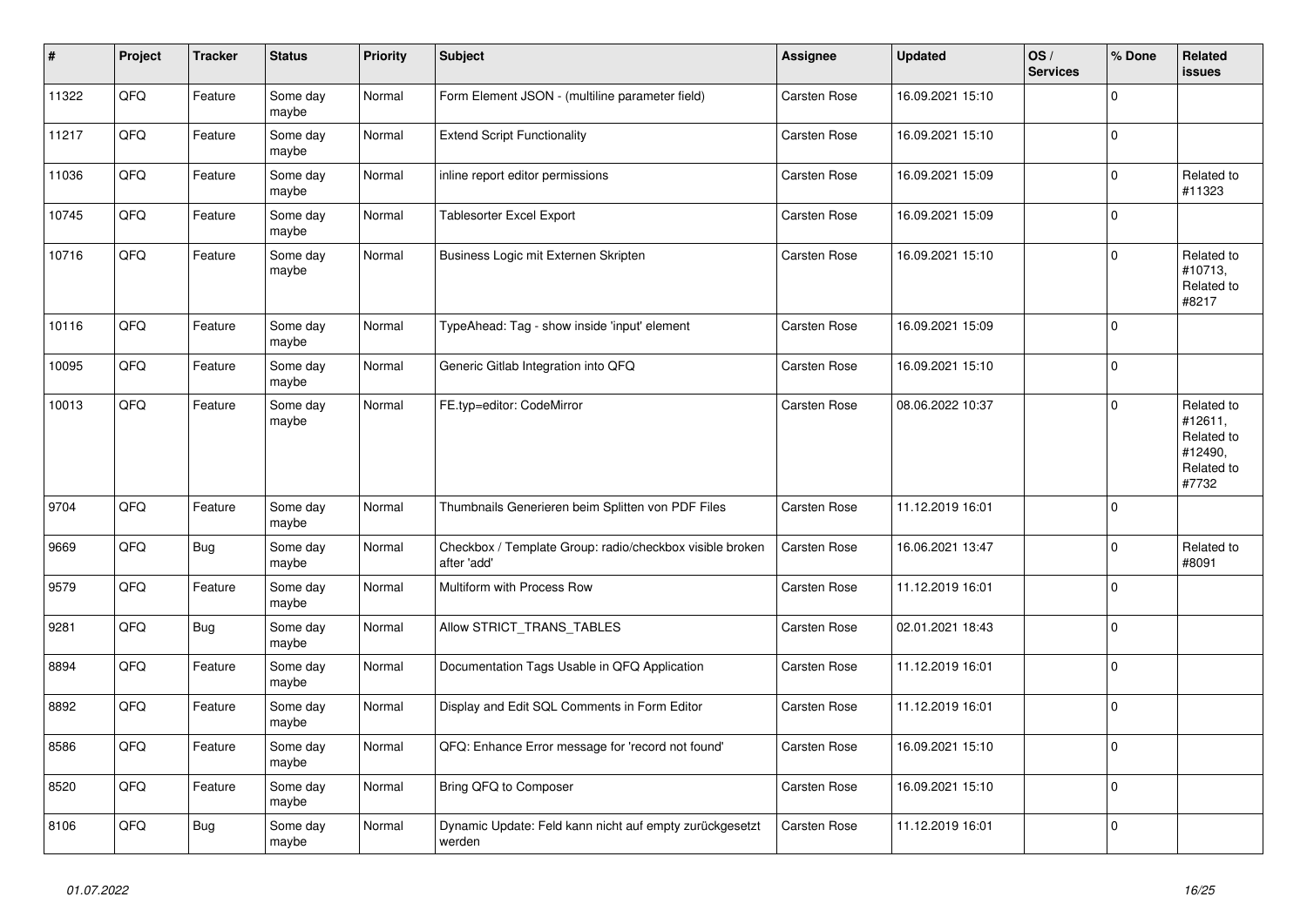| #    | Project | <b>Tracker</b> | <b>Status</b>     | <b>Priority</b> | <b>Subject</b>                                                                                 | <b>Assignee</b>     | <b>Updated</b>   | OS/<br><b>Services</b> | % Done      | Related<br>issues                           |
|------|---------|----------------|-------------------|-----------------|------------------------------------------------------------------------------------------------|---------------------|------------------|------------------------|-------------|---------------------------------------------|
| 8101 | QFQ     | Feature        | Some day<br>maybe | Normal          | Password hash: support further hashing methods                                                 | Carsten Rose        | 16.09.2021 15:10 |                        | $\Omega$    |                                             |
| 7456 | QFQ     | <b>Bug</b>     | Some day<br>maybe | Low             | Todos in Code: solve or make ticket                                                            | Carsten Rose        | 16.09.2021 15:10 |                        | $\mathbf 0$ |                                             |
| 7453 | QFQ     | Feature        | Some day<br>maybe | Normal          | import / export forms QFQ                                                                      | Carsten Rose        | 16.09.2021 15:10 |                        | $\Omega$    |                                             |
| 7452 | QFQ     | Feature        | Some day<br>maybe | Normal          | automate deployment new QFQ version                                                            | Carsten Rose        | 16.09.2021 15:10 |                        | $\Omega$    |                                             |
| 7336 | QFQ     | Feature        | Some day<br>maybe | Normal          | PDF Upload: disallow PDFs with specific Meta information                                       | <b>Carsten Rose</b> | 11.12.2019 16:01 |                        | $\Omega$    |                                             |
| 7107 | QFQ     | Feature        | Some day<br>maybe | Normal          | Showcase Registration Tool: Anmeldung / Administration :<br>Liste Anmeldungen / Emaileinaldung | Carsten Rose        | 11.12.2019 16:01 |                        | $\Omega$    |                                             |
| 6715 | QFQ     | Feature        | Some day<br>maybe | Normal          | Code-Refactoring: dbArray vereinheitlichen                                                     | Carsten Rose        | 11.12.2019 16:02 |                        | $\Omega$    |                                             |
| 5991 | QFQ     | <b>Bug</b>     | Some day<br>maybe | Normal          | URLs with ' ' or long parameter are problematic                                                | Carsten Rose        | 01.02.2020 23:19 |                        | $\Omega$    |                                             |
| 5983 | QFQ     | Feature        | Some day<br>maybe | Normal          | Form Submit (save & update): normalize date/-time FE                                           | Carsten Rose        | 01.02.2020 23:19 |                        | $\mathbf 0$ |                                             |
| 5852 | QFQ     | Feature        | Some day<br>maybe | Normal          | Logging: mail.log / sgl.log - im FE anzeigen und via AJAX<br>aktualisieren                     | Carsten Rose        | 01.02.2020 23:19 |                        | $\Omega$    | Related to<br>#5885                         |
| 5768 | QFQ     | <b>Bug</b>     | Some day<br>maybe | Normal          | '{{pageLanguage:T}}' missing if QFQ is called via api                                          | Carsten Rose        | 01.02.2020 23:19 |                        | $\Omega$    |                                             |
| 5706 | QFQ     | <b>Bug</b>     | Some day<br>maybe | Normal          | upload: fileDestination needs to be sanatized                                                  | Carsten Rose        | 01.02.2020 23:19 |                        | $\Omega$    |                                             |
| 5665 | QFQ     | Feature        | Some day<br>maybe | Normal          | Versuch das '{{!' nicht mehr noetig ist.                                                       | Carsten Rose        | 01.02.2020 23:20 |                        | $\Omega$    | Related to<br>#7432,<br>Related to<br>#7434 |
| 5579 | QFQ     | Feature        | Some day<br>maybe | Normal          | Enhance Doc / Presentation: variable type 'link column type'                                   | Carsten Rose        | 01.02.2020 23:19 |                        | $\Omega$    |                                             |
| 5557 | QFQ     | <b>Bug</b>     | Some day<br>maybe | Normal          | Form load: STORE_RECORD filled, but should be empty                                            | Carsten Rose        | 01.02.2020 23:19 |                        | $\Omega$    |                                             |
| 5548 | QFQ     | Feature        | Some day<br>maybe | Normal          | 801 Textfiles/Scriptfiles als Thumbnail                                                        | Carsten Rose        | 07.03.2022 16:26 |                        | $\Omega$    |                                             |
| 5480 | QFQ     | Feature        | Some day<br>maybe | Normal          | QFQ: Dokumentation mit Screenshots versehen                                                    | Carsten Rose        | 01.02.2020 23:20 |                        | 0           | Related to<br>#9879                         |
| 5428 | QFQ     | Feature        | Some day<br>maybe | Normal          | secure thumbnail: late render on access.                                                       | Carsten Rose        | 01.02.2020 23:20 |                        | $\mathbf 0$ |                                             |
| 5132 | QFG     | Feature        | Some day<br>maybe | Normal          | Error Message sendmail missing attachment: more details                                        | Carsten Rose        | 01.02.2020 23:19 |                        | $\mathbf 0$ |                                             |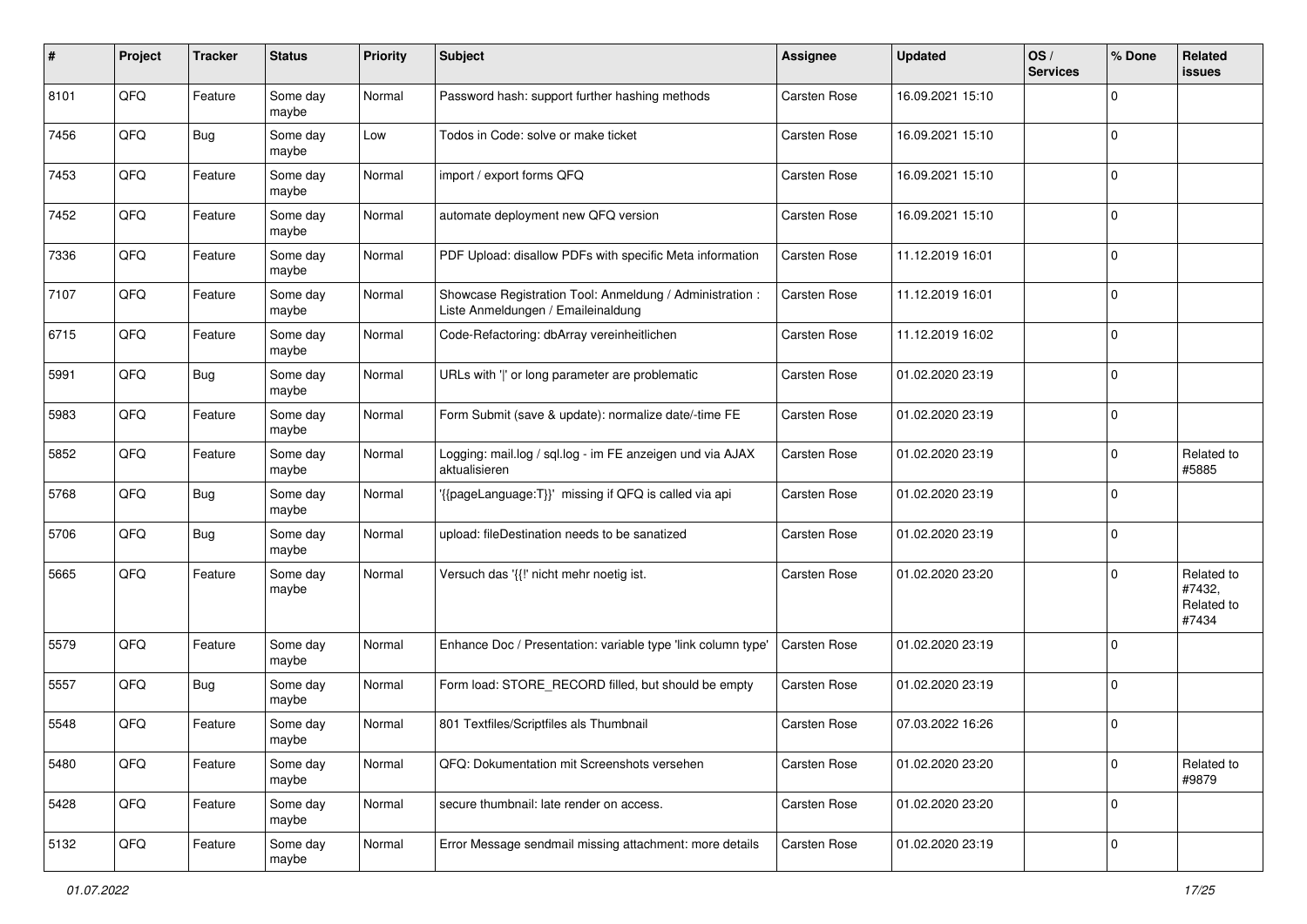| #    | Project | <b>Tracker</b> | <b>Status</b>     | <b>Priority</b> | Subject                                                                                                              | <b>Assignee</b>     | <b>Updated</b>   | OS/<br><b>Services</b> | % Done      | Related<br><b>issues</b>                       |
|------|---------|----------------|-------------------|-----------------|----------------------------------------------------------------------------------------------------------------------|---------------------|------------------|------------------------|-------------|------------------------------------------------|
| 5021 | QFQ     | Bug            | Some day<br>maybe | Normal          | FE.typ=extra - during save displays error 'datum2' already<br>filled in STORE_SIP - the value is stored nevertheless | <b>Carsten Rose</b> | 01.02.2020 23:19 |                        | $\Omega$    | Related to<br>#3875                            |
| 4956 | QFQ     | Feature        | Some day<br>maybe | Normal          | Sendmail: Benutzerdefinierte Headers                                                                                 | Carsten Rose        | 11.12.2019 16:02 |                        | $\mathbf 0$ |                                                |
| 4872 | QFQ     | Feature        | Some day<br>maybe | Normal          | Fields of Typo3 page available in STORE_TYPO3                                                                        | <b>Carsten Rose</b> | 01.02.2020 23:19 |                        | $\mathbf 0$ |                                                |
| 4869 | QFQ     | Feature        | Some day<br>maybe | Normal          | Dynamic Update (show, hide, readonly?, required?) for<br><b>Template Group Elements</b>                              | <b>Carsten Rose</b> | 01.02.2020 23:19 |                        | $\mathbf 0$ | Related to<br>#4865                            |
| 4839 | QFQ     | Feature        | Some day<br>maybe | Normal          | qfq-handle in <head> Abschnitt</head>                                                                                | Carsten Rose        | 11.12.2019 16:02 |                        | $\mathbf 0$ |                                                |
| 4771 | QFQ     | Bug            | Some day<br>maybe | Normal          | qfq: select-down-values empty after save (edit-form for<br>program administrators)                                   | Carsten Rose        | 01.02.2020 23:20 |                        | $\Omega$    | Related to<br>#4549, Has<br>duplicate<br>#4282 |
| 4757 | QFQ     | Feature        | Some day<br>maybe | Normal          | Test subrecord: download links ok? Links ok?                                                                         | Carsten Rose        | 01.02.2020 23:20 |                        | $\mathbf 0$ |                                                |
| 4659 | QFQ     | Bug            | Some day<br>maybe | Normal          | infoButtonExtra                                                                                                      | Carsten Rose        | 01.02.2020 23:20 |                        | $\mathbf 0$ |                                                |
| 4652 | QFQ     | Feature        | Some day<br>maybe | Normal          | UZH CD: Weiterleitung auf benutzerdefinierte 403/404 Seite                                                           | Carsten Rose        | 01.02.2020 23:20 |                        | $\mathbf 0$ |                                                |
| 4651 | QFQ     | Bug            | Some day<br>maybe | Normal          | "Loading document" Modal wird angezeigt bei uzhcd type=2<br>Ansicht                                                  | Carsten Rose        | 01.02.2020 23:20 |                        | $\mathbf 0$ |                                                |
| 4650 | QFQ     | Feature        | Some day<br>maybe | Normal          | Convert html to doc/rtf                                                                                              | Carsten Rose        | 01.02.2020 23:20 |                        | $\mathbf 0$ | Related to<br>#10704                           |
| 4606 | QFQ     | Feature        | Some day<br>maybe | Normal          | link: qualifier to render bootstrap button                                                                           | Carsten Rose        | 01.02.2020 23:19 |                        | $\Omega$    |                                                |
| 4583 | QFQ     | Bug            | Some day<br>maybe | Normal          | Dynamic Update bei TypeAhead Feldern                                                                                 | Carsten Rose        | 01.02.2020 23:19 |                        | $\mathbf 0$ |                                                |
| 4549 | QFQ     | Bug            | Some day<br>maybe | Normal          | TemplateGroups: FE.type SELECT loose selected value<br>after save                                                    | <b>Carsten Rose</b> | 01.02.2020 23:20 |                        | $\Omega$    | Related to<br>#4548.<br>Related to<br>#4771    |
| 4528 | QFQ     | <b>Bug</b>     | Some day<br>maybe | Normal          | extraButtonLock mit SQLAhead Bug                                                                                     | Carsten Rose        | 01.02.2020 23:19 |                        | $\mathbf 0$ |                                                |
| 4365 | QFQ     | Feature        | Some day<br>maybe | Normal          | Multi Language: new way of config                                                                                    | Carsten Rose        | 01.02.2020 23:20 |                        | $\mathbf 0$ |                                                |
| 4349 | QFQ     | Feature        | Some day<br>maybe | Normal          | link download: downloaded external URL to<br>deliver/concatenate - check mimetipe and handle it correctly            | Carsten Rose        | 11.12.2019 16:02 |                        | $\mathbf 0$ |                                                |
| 4343 | QFQ     | Feature        | Some day<br>maybe | Normal          | Link: Classifier to add 'attributes'                                                                                 | Carsten Rose        | 01.02.2020 23:20 |                        | $\mathbf 0$ | Related to<br>#14077                           |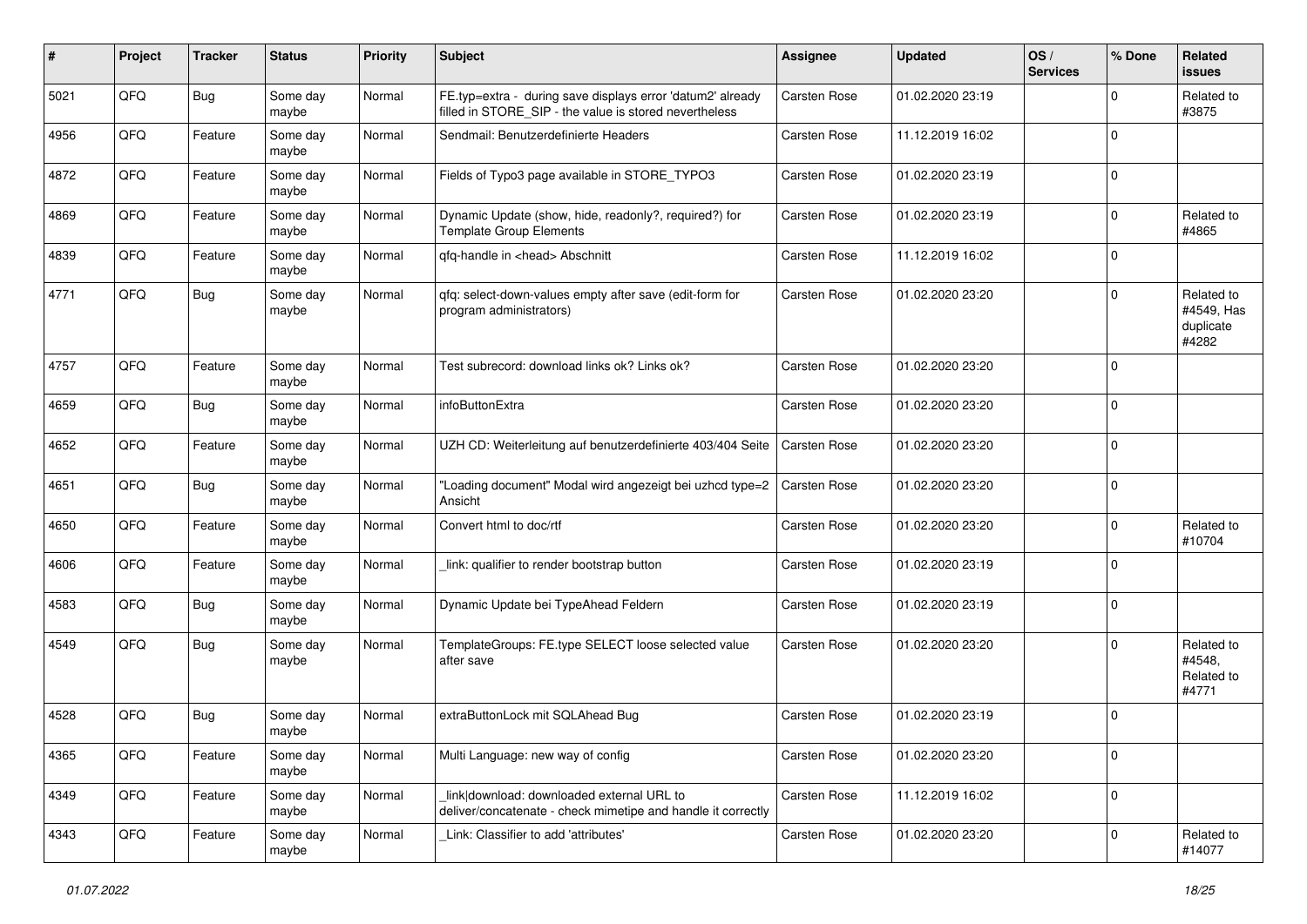| #    | Project | <b>Tracker</b> | <b>Status</b>     | <b>Priority</b> | <b>Subject</b>                                                                                                          | Assignee            | <b>Updated</b>   | OS/<br><b>Services</b> | % Done   | Related<br><b>issues</b>                    |
|------|---------|----------------|-------------------|-----------------|-------------------------------------------------------------------------------------------------------------------------|---------------------|------------------|------------------------|----------|---------------------------------------------|
| 4330 | QFQ     | Feature        | Some day<br>maybe | Normal          | Error Message: report missing {{ / }} in sqlUpdate, sqlInsert,<br>sqlDelete, sqlAfter, sqlBefore in FE action elements. | <b>Carsten Rose</b> | 01.02.2020 23:20 |                        | $\Omega$ |                                             |
| 4328 | QFQ     | <b>Bug</b>     | Some day<br>maybe | Normal          | Error Message: Show FE name/number on problems in FE                                                                    | Carsten Rose        | 01.02.2020 23:20 |                        | $\Omega$ |                                             |
| 4293 | QFQ     | <b>Bug</b>     | Some day<br>maybe | Normal          | Download broken if token 'd:' is missing - but no error<br>message                                                      | Carsten Rose        | 11.12.2019 16:03 |                        | $\Omega$ | Related to<br>#7514                         |
| 4279 | QFQ     | <b>Bug</b>     | Some day<br>maybe | High            | config.linkVars lost                                                                                                    | Carsten Rose        | 03.05.2021 21:14 |                        | $\Omega$ |                                             |
| 4259 | QFQ     | Feature        | Some day<br>maybe | Normal          | Instant trigger a cron job                                                                                              | Carsten Rose        | 11.12.2019 16:03 |                        | $\Omega$ |                                             |
| 4258 | QFQ     | Feature        | Some day<br>maybe | High            | <b>System Defaults: Forms</b>                                                                                           | Carsten Rose        | 03.05.2021 21:14 |                        | $\Omega$ |                                             |
| 4197 | QFQ     | Feature        | Some day<br>maybe | Normal          | Unit Test fuer JSON Stream von QuickFormQuery.php ><br>doForm()                                                         | Carsten Rose        | 11.12.2019 16:03 |                        | $\Omega$ |                                             |
| 4092 | QFQ     | <b>Bug</b>     | Some day<br>maybe | Normal          | 1) Logging verbessern wann welches FE warum<br>ausgefuehrt wird, 2) Documentation: Best Practice Template<br>Group      | Carsten Rose        | 01.02.2020 23:19 |                        | $\Omega$ | Related to<br>#3504                         |
| 4026 | QFQ     | Feature        | Some day<br>maybe | Normal          | sglLog.sgl: log number of FE.id                                                                                         | <b>Carsten Rose</b> | 11.12.2019 16:03 |                        | $\Omega$ | Related to<br>#5458                         |
| 4008 | QFQ     | Bug            | Some day<br>maybe | Normal          | FormElemen.type=sendmail: wrong 'TO' if 'real<br>name <rea@mail.to>' is used</rea@mail.to>                              | Carsten Rose        | 11.12.2019 16:03 |                        | $\Omega$ |                                             |
| 3991 | QFQ     | Feature        | Some day<br>maybe | Normal          | report: Columnname ' skipWrap' skips 'fbeg', 'fend'                                                                     | Carsten Rose        | 11.12.2019 16:03 |                        | $\Omega$ |                                             |
| 3990 | QFQ     | Feature        | Some day<br>maybe | High            | custom class definition: add space automatically                                                                        | <b>Carsten Rose</b> | 03.05.2021 21:14 |                        | $\Omega$ |                                             |
| 3967 | QFQ     | Feature        | Some day<br>maybe | High            | Report: Checkbox, Radio, Dropdown, Input welches ohne<br>Submit funktioniert - 'Inline-Form'                            | <b>Carsten Rose</b> | 03.05.2021 21:14 |                        | $\Omega$ |                                             |
| 3947 | QFQ     | Feature        | Some day<br>maybe | Normal          | Attack detectect: logout current user                                                                                   | Carsten Rose        | 11.12.2019 16:03 |                        | $\Omega$ | Related to<br>#5458,<br>Related to<br>#6299 |
| 3942 | QFQ     | Feature        | Some day<br>maybe | Normal          | Action Elemente: neu generierte IDs via FE weitergeben                                                                  | <b>Carsten Rose</b> | 11.12.2019 16:03 |                        | $\Omega$ | Related to<br>#3941                         |
| 3941 | QFQ     | Feature        | Some day<br>maybe | Normal          | sqlAfter: es sollten mehrere moeglich sein                                                                              | Carsten Rose        | 11.12.2019 16:03 |                        | $\Omega$ | Related to<br>#3942                         |
| 3905 | QFQ     | Feature        | Some day<br>maybe | Normal          | Documentation: Best Practice anhand eines Online<br>Bewerbungstools                                                     | Carsten Rose        | 11.12.2019 16:03 |                        | $\Omega$ |                                             |
| 3900 | QFQ     | Feature        | Some day<br>maybe | Normal          | Extend documentation of 'Copy / Paste'                                                                                  | <b>Carsten Rose</b> | 11.12.2019 16:03 |                        | $\Omega$ | Related to<br>#3899                         |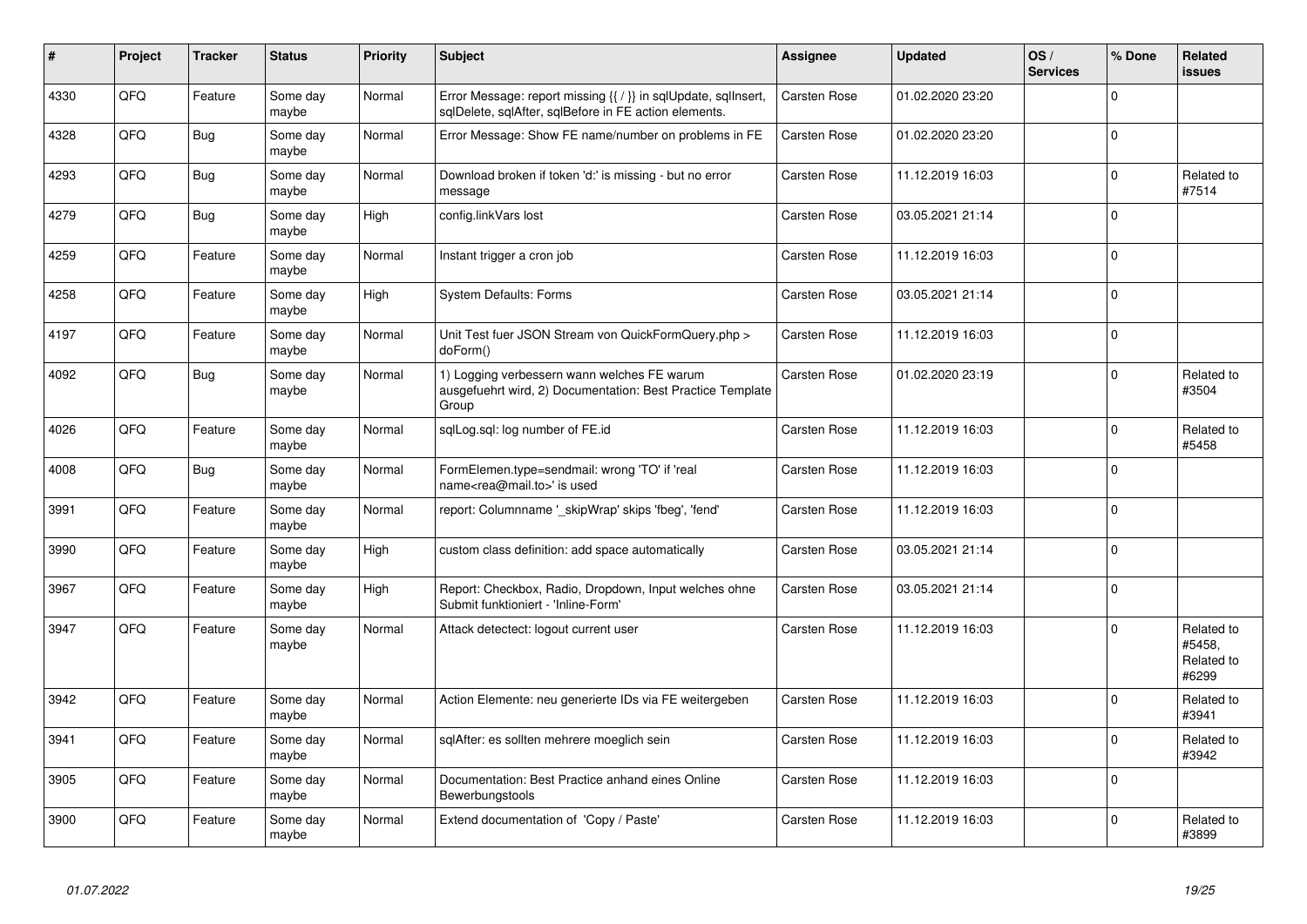| ∦    | Project | <b>Tracker</b> | <b>Status</b>     | <b>Priority</b> | <b>Subject</b>                                                                                                                               | Assignee            | <b>Updated</b>   | OS/<br><b>Services</b> | % Done      | Related<br>issues    |
|------|---------|----------------|-------------------|-----------------|----------------------------------------------------------------------------------------------------------------------------------------------|---------------------|------------------|------------------------|-------------|----------------------|
| 3895 | QFQ     | <b>Bug</b>     | Some day<br>maybe | Normal          | typeahead pedantic: on lehrkredit Idap webpass - if only one<br>person is in dropdown, such person can't be selected                         | <b>Carsten Rose</b> | 11.12.2019 16:03 |                        | $\Omega$    |                      |
| 3882 | QFQ     | <b>Bug</b>     | Some day<br>maybe | Normal          | templateGroup: disable 'add' if limit is reached - funktioniert<br>nicht wenn bereits records existierten                                    | Carsten Rose        | 11.12.2019 16:03 |                        | $\mathbf 0$ |                      |
| 3877 | QFQ     | Feature        | Some day<br>maybe | Normal          | FormEditor: die Felder die aktuell nicht gebraucht werden<br>nur auf readonly/disabled setzen (nicht ausblenden > das<br>irritiert.          | Carsten Rose        | 11.12.2019 16:03 |                        | 0           |                      |
| 3848 | QFQ     | Feature        | Some day<br>maybe | High            | Antivirus check fuer Upload files in qfq?                                                                                                    | Carsten Rose        | 03.05.2021 21:14 |                        | $\mathbf 0$ | Related to<br>#4131  |
| 3811 | QFQ     | Bug            | Some day<br>maybe | Normal          | Dynamic Update: extraButtonInfo - Text aktualisieren                                                                                         | Carsten Rose        | 11.12.2019 16:03 |                        | 0           | Related to<br>#11517 |
| 3750 | QFQ     | Bug            | Some day<br>maybe | Normal          | FE in a row: if one violates check, all are red                                                                                              | Carsten Rose        | 11.12.2019 16:03 |                        | 0           |                      |
| 3708 | QFQ     | Feature        | Some day<br>maybe | Normal          | Form: input - 'specialchars', 'none'  gewisse tags<br>erlauben, andere verbieten                                                             | Carsten Rose        | 11.12.2019 16:02 |                        | 0           | Related to<br>#14320 |
| 3682 | QFQ     | Bug            | Some day<br>maybe | Normal          | Dynamic update: Radio buttons                                                                                                                | Carsten Rose        | 11.12.2019 16:02 |                        | $\Omega$    |                      |
| 3677 | QFQ     | Feature        | Some day<br>maybe | Normal          | wkhtmltopdf: FE User access prohibited, if client IP changes<br>\$TYPO3_CONF_VARS[FE][lockIP]                                                | Carsten Rose        | 11.12.2019 16:02 |                        | 0           |                      |
| 3666 | QFQ     | Feature        | Some day<br>maybe | Normal          | a) Performance Messung: mysql_real_escape_string() im<br>Vergleich zu str_replace(), b) doppeltes Aufrufen von<br>mysql_real_escape_string() | Carsten Rose        | 11.12.2019 16:02 |                        | $\mathbf 0$ |                      |
| 3588 | QFQ     | Bug            | Some day<br>maybe | Normal          | templateGroup: versteckte Elemente werden weiterhin<br>gespeichert.                                                                          | Carsten Rose        | 11.12.2019 16:02 |                        | $\Omega$    |                      |
| 3570 | QFQ     | <b>Bug</b>     | Some day<br>maybe | High            | Formular mit prmitnew permitEdit=Always wird nicht<br>aufgerufen (ist leer)                                                                  | Carsten Rose        | 03.05.2021 21:14 |                        | $\Omega$    |                      |
| 3537 | QFQ     | Feature        | Some day<br>maybe | Low             | SHOW COLUMNS FROM tableName - Extend '{{!'<br>definition                                                                                     | Carsten Rose        | 11.12.2019 16:02 |                        | 0           |                      |
| 3458 | QFQ     | Feature        | Some day<br>maybe | Normal          | Display 'Edit Form Element'-Checkbox on form: should<br>depend on FE Group                                                                   | Carsten Rose        | 11.12.2019 16:02 |                        | $\mathbf 0$ | Related to<br>#3447  |
| 3457 | QFQ     | Feature        | Some day<br>maybe | Normal          | LDAP: concat multi values to one single entry                                                                                                | Carsten Rose        | 11.12.2019 16:02 |                        | $\Omega$    |                      |
| 3385 | QFQ     | Feature        | Some day<br>maybe | Normal          | templateGroup: insert/update/delete non primary records                                                                                      | Carsten Rose        | 11.12.2019 16:02 |                        | $\Omega$    |                      |
| 3350 | QFQ     | Feature        | Some day<br>maybe | Normal          | FormEditor: Hilfetext hinter 'checktype'                                                                                                     | Carsten Rose        | 11.12.2019 16:02 |                        | $\mathbf 0$ |                      |
| 3349 | QFQ     | Bug            | Some day<br>maybe | Normal          | config.qfq.ini: a) vertraegt keine '=' im Value (z.B. Passwort),<br>b) Values sollten in ticks einschliessbar sein (spaces, )                | Carsten Rose        | 11.12.2019 16:02 |                        | $\mathbf 0$ |                      |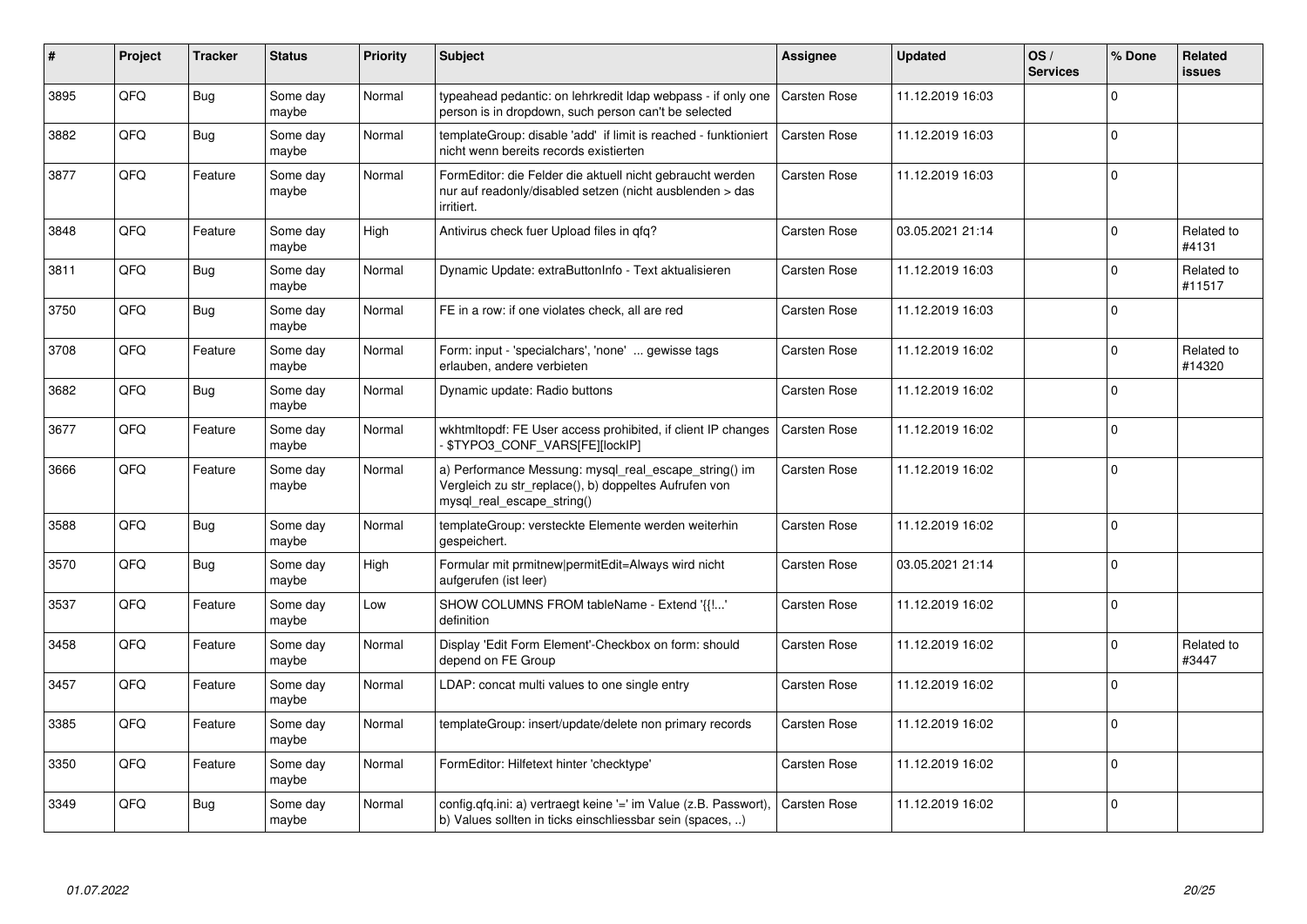| #     | Project | <b>Tracker</b> | <b>Status</b>     | <b>Priority</b> | <b>Subject</b>                                                                                                     | <b>Assignee</b>     | <b>Updated</b>   | OS/<br><b>Services</b> | % Done      | Related<br>issues                           |
|-------|---------|----------------|-------------------|-----------------|--------------------------------------------------------------------------------------------------------------------|---------------------|------------------|------------------------|-------------|---------------------------------------------|
| 3332  | QFQ     | Feature        | Some day<br>maybe | Normal          | Uploads: Thumbnails, Details zum hochgeladenen File                                                                | Carsten Rose        | 11.12.2019 16:02 |                        | $\Omega$    | Related to<br>#3264.<br>Related to<br>#5333 |
| 3331  | QFQ     | Feature        | Some day<br>maybe | Normal          | Default Tooltip fuer page? Links: mit Form und Record ID                                                           | <b>Carsten Rose</b> | 11.12.2019 16:02 |                        | $\mathbf 0$ |                                             |
| 3291  | QFQ     | Feature        | Some day<br>maybe | Normal          | AutoCron websiteToken                                                                                              | <b>Carsten Rose</b> | 11.12.2019 16:02 |                        | $\Omega$    | Related to<br>#4250                         |
| 3285  | QFQ     | Feature        | Some day<br>maybe | Normal          | Zeichenlimit pro Feld: textarea / editor                                                                           | Carsten Rose        | 11.12.2019 16:02 |                        | $\mathbf 0$ |                                             |
| 3273  | QFQ     | Feature        | Some day<br>maybe | Low             | Dirty Flag in Form                                                                                                 | Carsten Rose        | 11.12.2019 16:02 |                        | $\Omega$    |                                             |
| 3267  | QFQ     | Feature        | Some day<br>maybe | Normal          | 2 Forms auf einer Seite: real + Read only                                                                          | Carsten Rose        | 11.12.2019 16:03 |                        | $\mathbf 0$ |                                             |
| 3216  | QFQ     | Feature        | Some day<br>maybe | Normal          | dynamic update für checkbox label2                                                                                 | Carsten Rose        | 11.12.2019 16:03 |                        | $\Omega$    | Related to<br>#2081                         |
| 3130  | QFQ     | <b>Bug</b>     | Some day<br>maybe | Normal          | Debug Info's nicht korrekt nach 'New > Save'.                                                                      | <b>Carsten Rose</b> | 11.12.2019 16:03 |                        | $\mathbf 0$ | Related to<br>#3253                         |
| 3109  | QFQ     | <b>Bug</b>     | Some day<br>maybe | High            | RealUrl: Links werden nicht korrekt gerendert                                                                      | <b>Carsten Rose</b> | 03.05.2021 21:14 |                        | $\Omega$    |                                             |
| 3061  | QFQ     | <b>Bug</b>     | Some day<br>maybe | High            | winstitute: mysql connection durcheinander - nmhp17<br>(ag7)/QFQ arbeitet mit DB/Tabellen von biostat.             | Carsten Rose        | 03.05.2021 21:14 |                        | $\mathbf 0$ |                                             |
| 2995  | QFQ     | Feature        | Some day<br>maybe | Normal          | Dropdown JQuery Plugin: 'chosen' - Moeglichkeit um Select<br>Listen mehr Funktion zu geben. Kein Bootstrap noetig. | Carsten Rose        | 11.12.2019 16:03 |                        | $\mathbf 0$ |                                             |
| 2643  | QFQ     | Bug            | Some day<br>maybe | Normal          | Zend / PHP Webinars anschauen                                                                                      | Carsten Rose        | 01.02.2020 15:56 |                        | $\mathbf 0$ |                                             |
| 2084  | QFQ     | Feature        | Some day<br>maybe | Normal          | Mailto mit encryption: Subrecord                                                                                   | Carsten Rose        | 11.12.2019 16:03 |                        | $\mathbf 0$ | Related to<br>#2082                         |
| 1946  | QFQ     | Feature        | Some day<br>maybe | Normal          | Kontrolle ob der ReadOnly Modus bei den<br>Formularelementen korrekt implementiert ist                             | <b>Carsten Rose</b> | 11.12.2019 16:03 |                        | $\mathbf 0$ |                                             |
| 1635  | QFQ     | Feature        | Some day<br>maybe | Normal          | QFQ Extension content record: weitere Optionen<br>einblenden.                                                      | <b>Carsten Rose</b> | 11.12.2019 16:03 |                        | $\pmb{0}$   |                                             |
| 3402  | QFQ     | Feature        | Some day<br>maybe | Normal          | Syntax Highlighting via CodeMirror                                                                                 | Carsten Rose        | 11.12.2019 16:02 |                        | 100         | Related to<br>#3207                         |
| 13647 | QFQ     | Bug            | <b>New</b>        | Normal          | Autofocus funktioniert nicht auf Chrome                                                                            | Benjamin Baer       | 19.03.2022 17:44 |                        | $\mathbf 0$ |                                             |
| 13528 | QFQ     | Bug            | New               | Normal          | gfg.io > releases: es wird kein neues Release angelegt                                                             | Benjamin Baer       | 19.03.2022 17:46 |                        | $\mathbf 0$ |                                             |
| 12556 | QFQ     | Feature        | <b>New</b>        | Normal          | Pills Title: colored = static or dynamic on allrequiredgiven                                                       | Benjamin Baer       | 19.03.2022 17:49 |                        | $\mathbf 0$ |                                             |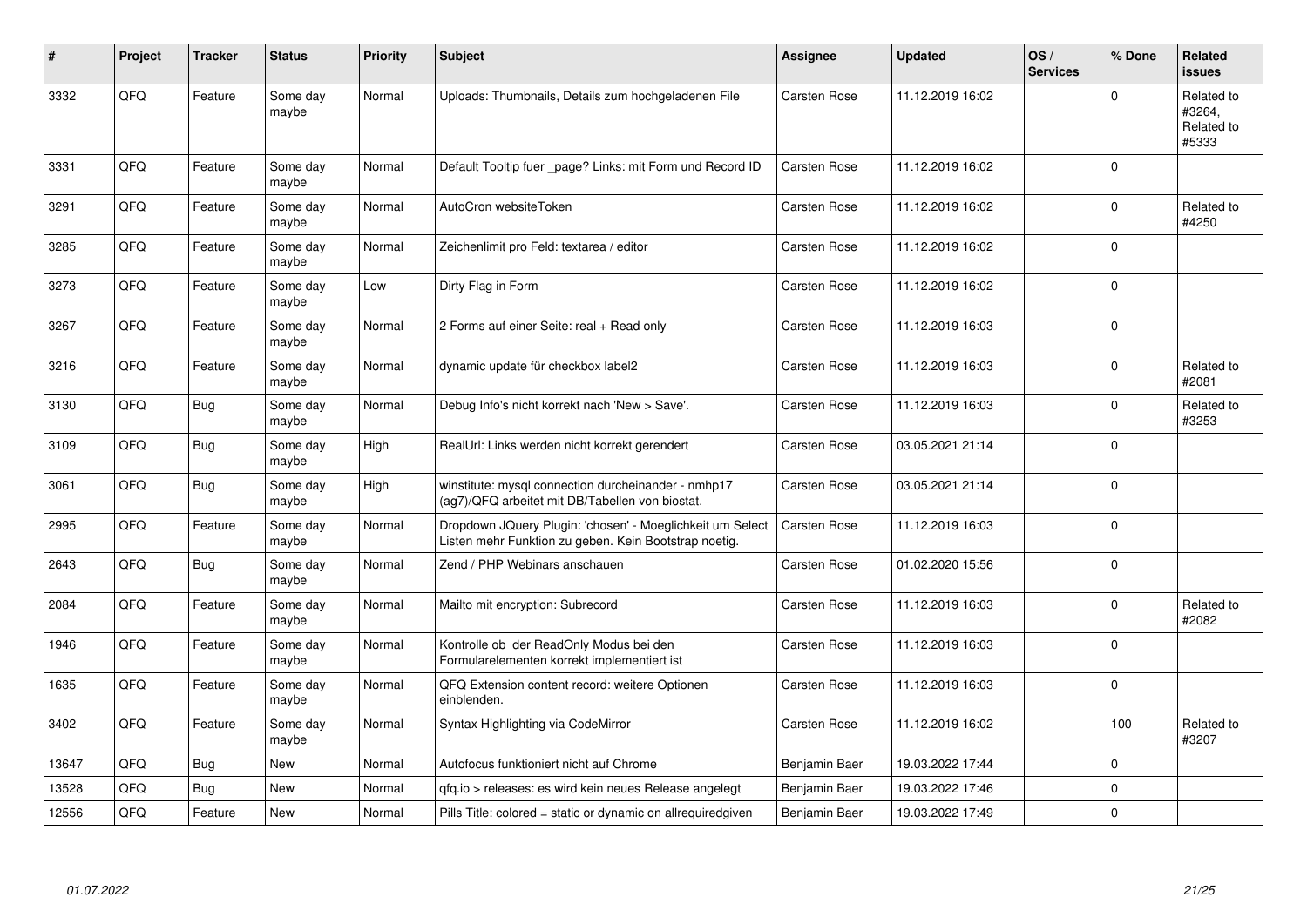| $\sharp$ | Project | <b>Tracker</b> | <b>Status</b>     | <b>Priority</b> | <b>Subject</b>                                                                                      | <b>Assignee</b> | <b>Updated</b>   | OS/<br><b>Services</b> | % Done      | Related<br>issues                                                     |
|----------|---------|----------------|-------------------|-----------------|-----------------------------------------------------------------------------------------------------|-----------------|------------------|------------------------|-------------|-----------------------------------------------------------------------|
| 12490    | QFQ     | Feature        | <b>New</b>        | Normal          | Loading Plugins in QFQ - see what tinymce does. (lazy<br>loading)                                   | Benjamin Baer   | 08.06.2022 10:37 |                        | $\Omega$    | Related to<br>#12611,<br>Related to<br>#10013,<br>Related to<br>#7732 |
| 12476    | QFQ     | Feature        | New               | Normal          | clearMe: a) should trigger 'dirty', b) sticky on textarea resize                                    | Benjamin Baer   | 04.01.2022 08:40 |                        | $\mathbf 0$ | Related to<br>#9528                                                   |
| 11237    | QFQ     | <b>Bug</b>     | New               | High            | Radiobutton / parameter.buttonClass= btn-default - kein dirty   Benjamin Baer<br>Trigger            |                 | 03.05.2021 21:12 |                        | $\mathbf 0$ | Related to<br>#10766                                                  |
| 11057    | QFQ     | <b>Bug</b>     | New               | High            | Checkboxes ohne span.checkmark im Report werden<br>ausgeblendet                                     | Benjamin Baer   | 03.05.2021 21:12 |                        | $\mathbf 0$ | Related to<br>#11039                                                  |
| 10003    | QFQ     | Feature        | Priorize          | Normal          | fieldset: stronger visualize group                                                                  | Benjamin Baer   | 12.02.2020 08:13 |                        | 0           |                                                                       |
| 9135     | QFQ     | Feature        | Priorize          | Normal          | Progress Bar generic / replace old hourglass download<br>popup                                      | Benjamin Baer   | 03.01.2022 07:43 |                        | $\Omega$    |                                                                       |
| 7965     | QFQ     | Feature        | Priorize          | Normal          | Input type 'text' with visual format - currency                                                     | Benjamin Baer   | 03.01.2022 07:45 |                        | $\mathbf 0$ |                                                                       |
| 7730     | QFQ     | Feature        | Priorize          | Normal          | SELECT Box: title in between                                                                        | Benjamin Baer   | 01.02.2020 23:22 |                        | $\mathbf 0$ |                                                                       |
| 6870     | QFQ     | Feature        | Priorize          | Normal          | Click on '_link' triggers an API call                                                               | Benjamin Baer   | 03.01.2022 08:25 |                        | $\mathbf 0$ |                                                                       |
| 6801     | QFQ     | Feature        | Priorize          | Normal          | Fabric: Maximize / FullIscreen                                                                      | Benjamin Baer   | 21.03.2022 09:56 |                        | $\mathbf 0$ |                                                                       |
| 6566     | QFQ     | <b>Bug</b>     | Priorize          | Normal          | Link Function 'delete': provided parameter missing on page<br>reload                                | Benjamin Baer   | 03.01.2022 08:08 |                        | $\Omega$    |                                                                       |
| 6224     | QFQ     | Feature        | Priorize          | Normal          | Dynamic update: fade in/out fields                                                                  | Benjamin Baer   | 21.03.2022 09:50 |                        | $\Omega$    |                                                                       |
| 6140     | QFQ     | Bug            | Priorize          | Normal          | QFQ DnD Sort: Locked fields                                                                         | Benjamin Baer   | 21.03.2022 09:56 |                        | $\mathbf 0$ |                                                                       |
| 5562     | QFQ     | Feature        | Priorize          | Normal          | Drag'n'Drop fuer Uploads                                                                            | Benjamin Baer   | 21.03.2022 09:52 |                        | $\Omega$    | Related to<br>#9706                                                   |
| 5366     | QFQ     | Feature        | Priorize          | Normal          | Saving with keyboard shortcuts                                                                      | Benjamin Baer   | 21.03.2022 09:47 |                        | 0           |                                                                       |
| 4457     | QFQ     | <b>Bug</b>     | Priorize          | Normal          | typeahead: pressing return to select an item, saves the form<br>and closes the form.                | Benjamin Baer   | 03.01.2022 08:01 |                        | $\mathbf 0$ | Related to<br>#4398                                                   |
| 2665     | QFQ     | <b>Bug</b>     | Priorize          | Normal          | Dynamic Update funktioniert nicht, wenn beim<br>entsprechenden FormElement eine size angegeben ist. | Benjamin Baer   | 03.01.2022 08:12 |                        | 30          |                                                                       |
| 7602     | QFQ     | Feature        | ToDo              | High            | Multi Select: with checkboxes                                                                       | Benjamin Baer   | 22.03.2022 09:07 |                        | $\mathbf 0$ |                                                                       |
| 9898     | QFQ     | Bug            | Feedback          | Normal          | Formular trotz Timeout gespeichert                                                                  | Benjamin Baer   | 01.02.2020 15:56 |                        | 0           |                                                                       |
| 9548     | QFQ     | Feature        | Feedback          | High            | FormElement: Pattern mismatch - optional report only on<br>focus lost                               | Benjamin Baer   | 03.05.2021 21:14 |                        | 0           |                                                                       |
| 9535     | QFQ     | <b>Bug</b>     | Feedback          | Normal          | Report:  AS '_vertical' - column to wide - vertical >> rot45,<br>rot90                              | Benjamin Baer   | 01.02.2020 15:56 |                        | $\mathbf 0$ |                                                                       |
| 9130     | QFQ     | Feature        | Some day<br>maybe | Normal          | tablesorter: Automatic Row numbering / Zeilenummer                                                  | Benjamin Baer   | 01.02.2020 23:22 |                        | 0           |                                                                       |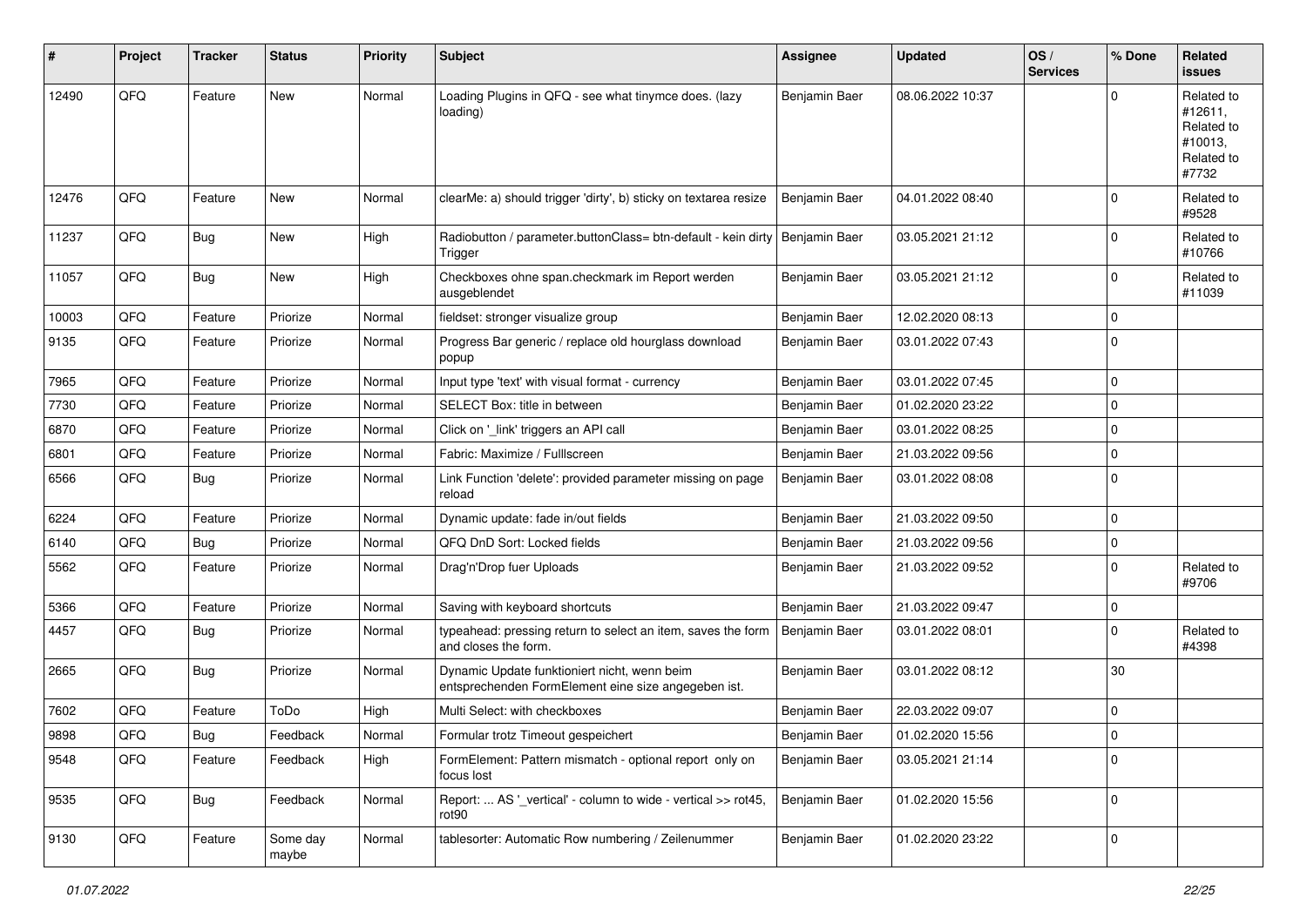| #     | Project | <b>Tracker</b> | <b>Status</b>     | <b>Priority</b> | <b>Subject</b>                                                                                                                                           | <b>Assignee</b> | <b>Updated</b>   | OS/<br><b>Services</b> | % Done      | Related<br>issues                                                      |
|-------|---------|----------------|-------------------|-----------------|----------------------------------------------------------------------------------------------------------------------------------------------------------|-----------------|------------------|------------------------|-------------|------------------------------------------------------------------------|
| 7732  | QFQ     | Feature        | Some day<br>maybe | Normal          | Javascript: Lazy Loading der add on libs                                                                                                                 | Benjamin Baer   | 08.06.2022 10:38 |                        | $\Omega$    | Related to<br>#12611,<br>Related to<br>#12490,<br>Related to<br>#10013 |
| 6972  | QFQ     | Feature        | Some day<br>maybe | Normal          | Fabric Clipboard / cross browser tab                                                                                                                     | Benjamin Baer   | 01.02.2020 23:21 |                        | $\mathbf 0$ |                                                                        |
| 6970  | QFQ     | Feature        | Some day<br>maybe | Normal          | tablesorter: default fuer 'sortReset' aendern von 'Ctrl' zu 'Alt'                                                                                        | Benjamin Baer   | 01.02.2020 23:21 |                        | $\Omega$    |                                                                        |
| 5389  | QFQ     | Feature        | Some day<br>maybe | Normal          | QFQ Design: Multline label / note                                                                                                                        | Benjamin Baer   | 01.02.2020 23:19 |                        | $\mathbf 0$ |                                                                        |
| 5024  | QFQ     | Feature        | Some day<br>maybe | Normal          | Fabric: Generate PDF with edits                                                                                                                          | Benjamin Baer   | 01.02.2020 23:20 |                        | $\mathbf 0$ | Related to<br>#10704                                                   |
| 4454  | QFQ     | Bug            | Some day<br>maybe | Normal          | Required Elements: multiple elements in a row - whole row<br>marked if only one input is empty.                                                          | Benjamin Baer   | 01.02.2020 23:20 |                        | $\mathbf 0$ |                                                                        |
| 4420  | QFQ     | Feature        | Some day<br>maybe | Normal          | Client: Local Storage - store the changes of a form, local in<br>the browser.                                                                            | Benjamin Baer   | 11.12.2019 16:02 |                        | $\mathbf 0$ |                                                                        |
| 4398  | QFQ     | <b>Bug</b>     | Some day<br>maybe | Normal          | Typeahead: mouse click in a prefilled input opens a single<br>item dropdown with the current value - click on it seems to<br>set the value, not the key. | Benjamin Baer   | 01.02.2020 23:20 |                        | $\mathbf 0$ | Related to<br>#4457                                                    |
| 3692  | QFQ     | Feature        | Some day<br>maybe | Normal          | QFQ Webseite                                                                                                                                             | Benjamin Baer   | 11.12.2019 16:02 |                        | $\mathbf 0$ | Related to<br>#5033                                                    |
| 3415  | QFQ     | Feature        | Some day<br>maybe | Normal          | FE Login Box Templatefile                                                                                                                                | Benjamin Baer   | 11.12.2019 16:02 |                        | $\mathbf 0$ |                                                                        |
| 2063  | QFQ     | <b>Bug</b>     | Some day<br>maybe | Normal          | Pills auf 'inaktiv' setzen falls keine Element auf dem Pill<br>sichtbar sind.                                                                            | Benjamin Baer   | 11.12.2019 16:03 |                        | $\mathbf 0$ | Related to<br>#3752                                                    |
| 8522  | QFQ     | Feature        | Some day<br>maybe | Normal          | build QFQ - npm warnings                                                                                                                                 | Benjamin Baer   | 01.02.2020 23:19 |                        | 50          |                                                                        |
| 14185 | QFQ     | Feature        | New               | Normal          | External/Autocron.php - better suitable directory                                                                                                        | Support: System | 28.05.2022 11:03 |                        | $\mathbf 0$ |                                                                        |
| 12156 | QFQ     | Feature        | New               | Normal          | Form: Optional disable 'leave page'                                                                                                                      |                 | 03.05.2021 20:45 |                        | $\mathbf 0$ |                                                                        |
| 12135 | QFQ     | Feature        | <b>New</b>        | Normal          | Subrecord: Notiz                                                                                                                                         |                 | 24.04.2021 16:58 |                        | 0           |                                                                        |
| 12039 | QFQ     | Feature        | New               | Normal          | Missing htmlSpecialChar() in pre processing on form submit                                                                                               |                 | 18.02.2021 00:09 |                        | $\mathbf 0$ | Related to<br>#14320                                                   |
| 12038 | QFQ     | Feature        | New               | Normal          | a) STORE_VAR: filenameOnlyStripUniq, b) SP:<br>QSTRIPUNIQ()                                                                                              |                 | 17.02.2021 23:55 |                        | $\mathbf 0$ |                                                                        |
| 11850 | QFQ     | Feature        | New               | Urgent          | Wizard Form: basierend auf einer Tabelle eine Form<br>anlegen.                                                                                           |                 | 03.05.2021 21:12 |                        | $\mathbf 0$ | <b>Blocked by</b><br>#8082                                             |
| 11716 | QFG     | Feature        | New               | Normal          | Form an beliebiger Stelle im Report anzeigen                                                                                                             |                 | 09.12.2020 09:47 |                        | $\pmb{0}$   |                                                                        |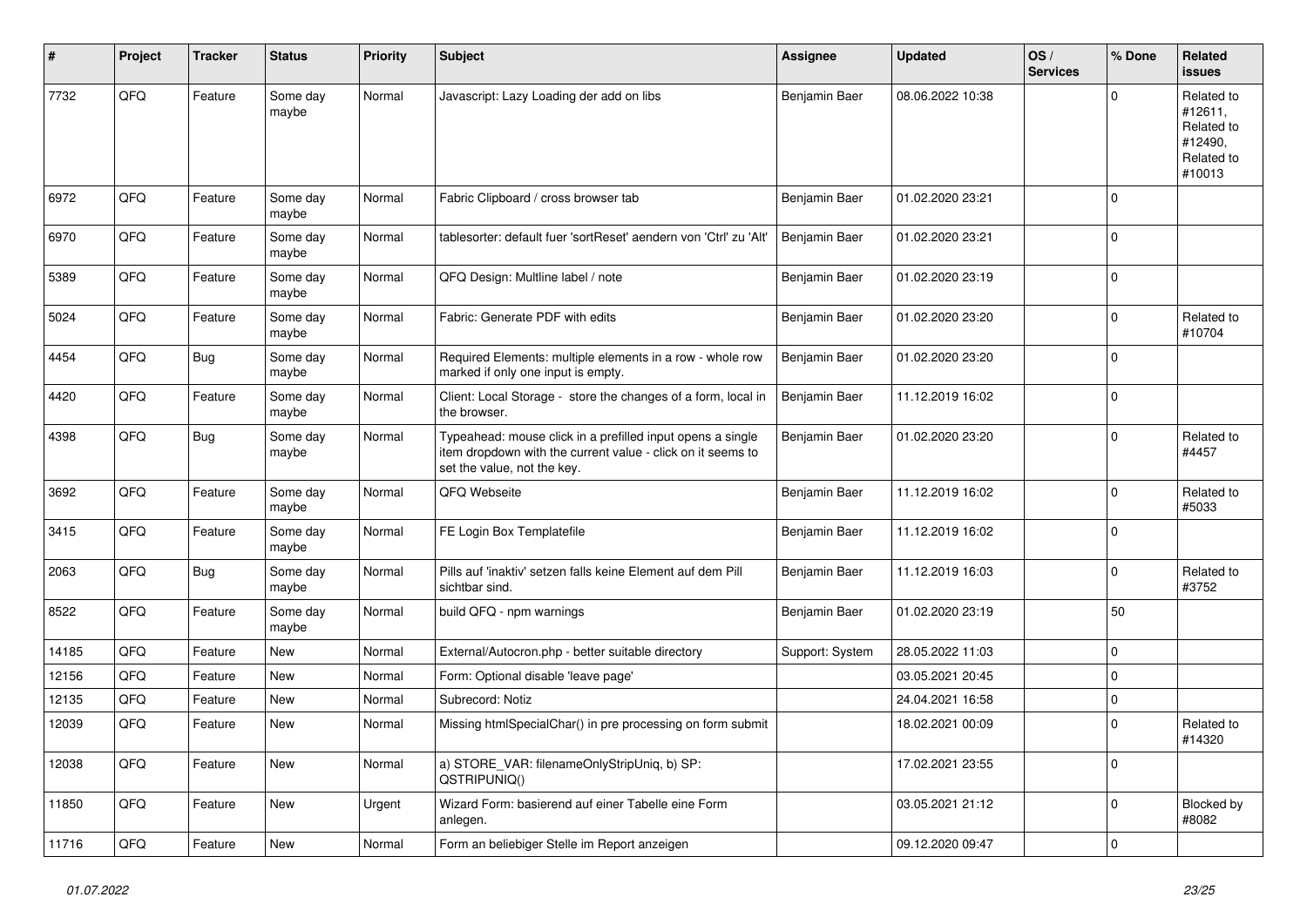| $\vert$ # | Project | <b>Tracker</b> | <b>Status</b>     | <b>Priority</b> | <b>Subject</b>                                                             | Assignee | <b>Updated</b>   | OS/<br><b>Services</b> | % Done      | <b>Related</b><br><b>issues</b>             |
|-----------|---------|----------------|-------------------|-----------------|----------------------------------------------------------------------------|----------|------------------|------------------------|-------------|---------------------------------------------|
| 11715     | QFQ     | <b>Bug</b>     | <b>New</b>        | Normal          | acceptZeroAsRequired and requiredOffButMark do not<br>coincide             |          | 08.12.2020 12:13 |                        | $\Omega$    |                                             |
| 11535     | QFQ     | Feature        | <b>New</b>        | Normal          | Ability to create SQL columns in frontend QFQ forms                        |          | 17.11.2020 12:11 |                        | $\mathbf 0$ |                                             |
| 11534     | QFQ     | Feature        | <b>New</b>        | Normal          | Report: Action on selected rows - Table batchprocessing<br>feature         |          | 18.11.2020 08:15 |                        | $\Omega$    |                                             |
| 11522     | QFQ     | Bug            | <b>New</b>        | Normal          | Aus/Einblenden von Reitern                                                 |          | 13.11.2020 14:58 |                        | $\mathbf 0$ |                                             |
| 11195     | QFQ     | <b>Bug</b>     | <b>New</b>        | Low             | Dynamic Update: Note not updated if new text is empty<br>(v20.4)           |          | 25.09.2020 11:14 |                        | $\mathbf 0$ |                                             |
| 10890     | QFQ     | Bug            | <b>New</b>        | Normal          | AutoCron hangs                                                             |          | 20.07.2020 13:56 |                        | $\mathbf 0$ |                                             |
| 10874     | QFQ     | Feature        | <b>New</b>        | Normal          | Erstellen eines Foreign Keys in der Tabelle "FormElement"                  |          | 13.07.2020 10:11 |                        | $\mathbf 0$ |                                             |
| 10766     | QFQ     | <b>Bug</b>     | New               | High            | Radiobutton / parameter.buttonClass=btn-default: dynamic<br>update         |          | 03.05.2021 21:12 |                        | $\Omega$    | Related to<br>#11237                        |
| 10763     | QFQ     | Feature        | <b>New</b>        | Normal          | form accessed and submitted despite logout?                                |          | 16.06.2020 11:43 |                        | $\mathbf 0$ |                                             |
| 10759     | QFQ     | Bug            | <b>New</b>        | Normal          | emptyMeansNull - Feld falsch aktualisiert                                  |          | 12.11.2020 23:45 |                        | $\mathbf 0$ |                                             |
| 10384     | QFQ     | Feature        | New               | Normal          | Parameter Exchange QFQ Instances                                           |          | 07.05.2020 09:38 |                        | $\mathbf 0$ |                                             |
| 10345     | QFQ     | Feature        | New               | Normal          | Templates - Patterns QFQ Style                                             |          | 03.05.2021 21:01 |                        | $\mathbf 0$ | Related to<br>#10713                        |
| 10324     | QFQ     | Bug            | New               | Normal          | Excel Export mit Template funktioniert nur, wenn Template<br>vor uid kommt |          | 30.03.2020 11:20 |                        | $\Omega$    | Related to<br>#10257                        |
| 10114     | QFQ     | Feature        | <b>New</b>        | High            | Symbol (Link): 'G:' (Glyphicon) replaced by 'i:' (icon)                    |          | 07.12.2021 17:19 |                        | $\Omega$    | Related to<br>#3797,<br>Related to<br>#4194 |
| 9855      | QFQ     | Bug            | <b>New</b>        | Normal          | <b>Required Check</b>                                                      |          | 01.02.2020 15:56 |                        | $\mathbf 0$ |                                             |
| 9853      | QFQ     | Feature        | New               | Normal          | Check das SQL / QFQ / Mail Logfile geschrieben wird                        |          | 09.01.2020 11:15 |                        | $\Omega$    |                                             |
| 4194      | QFQ     | Feature        | In Progress       | Normal          | Bootstrap 4 ist jetzt offiziel                                             |          | 03.05.2021 20:47 |                        | $\mathbf 0$ | Related to<br>#10114                        |
| 10738     | QFQ     | Feature        | Some day<br>maybe | Normal          | CORS headers for external API requests                                     |          | 10.06.2020 14:00 |                        | $\mathbf 0$ |                                             |
| 9126      | QFQ     | Bug            | Some day<br>maybe | Normal          | hidden Form elements are present in page source                            |          | 02.01.2021 18:41 |                        | $\mathbf 0$ |                                             |
| 9024      | QFQ     | <b>Bug</b>     | Some day<br>maybe | Normal          | QFQ Einarbeitung                                                           |          | 01.02.2020 15:56 |                        | $\Omega$    |                                             |
| 9020      | QFQ     | Bug            | Some day<br>maybe | Normal          | radio mit buttonClass und dynamicUpdate lassen sich nicht<br>kombinieren   |          | 11.12.2019 16:01 |                        | $\mathbf 0$ |                                             |
| 8056      | QFQ     | Feature        | Some day<br>maybe | Normal          | Termin Organisation (Reservation)                                          |          | 01.02.2020 23:19 |                        | $\Omega$    | Related to<br>#8658                         |